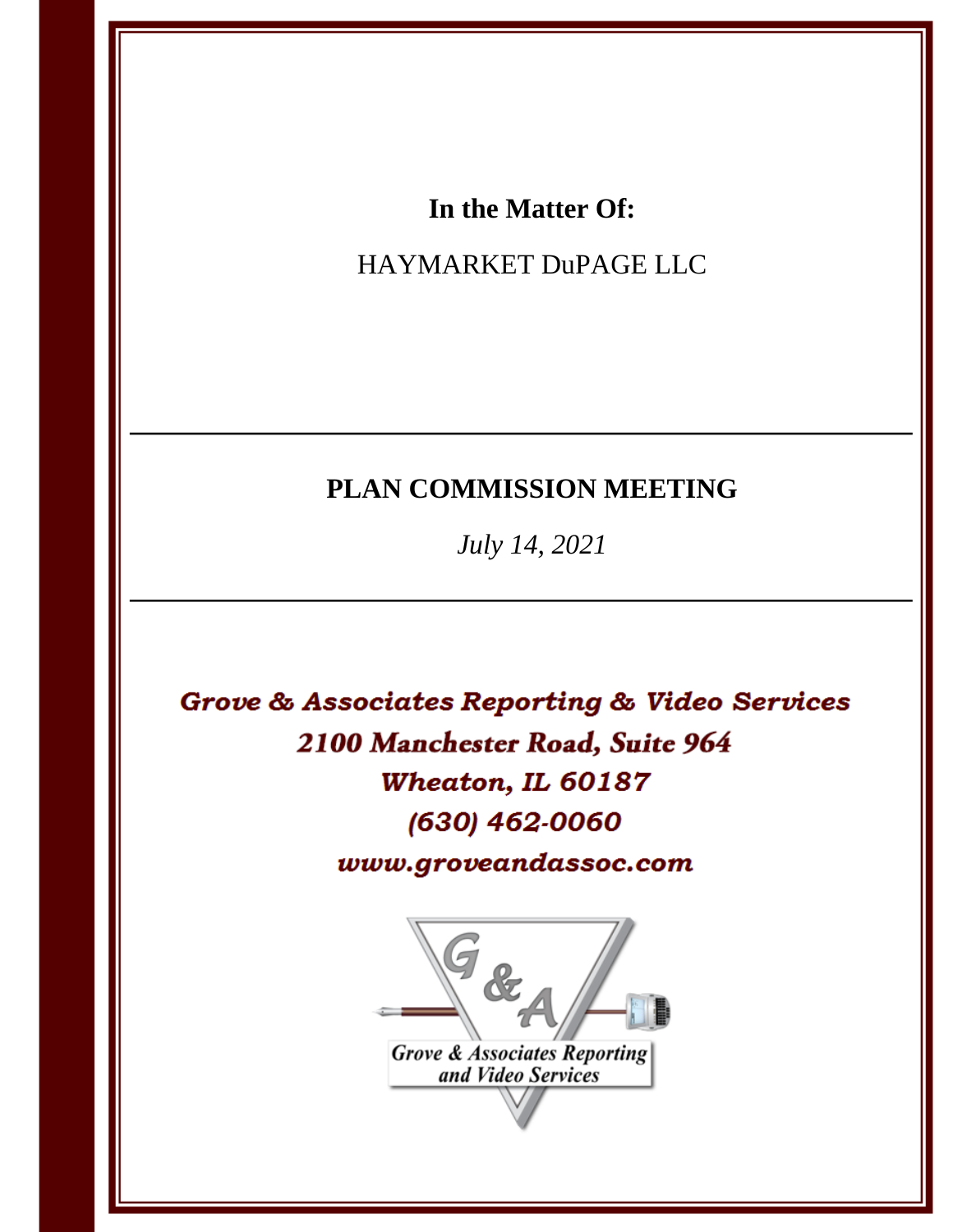8591 STATE OF ILLINOIS )  $\prime$  SS. COUNTY OF DU PAGE ) BEFORE THE VILLAGE OF ITASCA PLAN COMMISSION In The Matter of:  $\qquad \qquad$  )  $\hspace{0.5cm}$   $\hspace{0.5cm}$   $\hspace{0.5cm}$   $\hspace{0.5cm}$   $\hspace{0.5cm}$   $\hspace{0.5cm}$   $\hspace{0.5cm}$   $\hspace{0.5cm}$   $\hspace{0.5cm}$   $\hspace{0.5cm}$   $\hspace{0.5cm}$   $\hspace{0.5cm}$   $\hspace{0.5cm}$   $\hspace{0.5cm}$   $\hspace{0.5cm}$   $\hspace{0.5cm}$   $\hspace{0.5cm}$   $\hspace{0.5cm}$   $\hspace{$ Haymarket DuPage LLC  $\qquad \qquad$  ) PC #19-014 Haymarket DuPage LLC (a) PC #19-014<br>860 West Irving Park Road (b) Itasca, Illinois<sup>(1)</sup> REPORT OF PROCEEDINGS had and testimony taken at the public hearing of the above-entitled cause, taken by Kathleen M. Grove, CSR No. 84-002197, RPR, CRR, on Wednesday, July 14, 2021, at 7:05 o'clock p.m.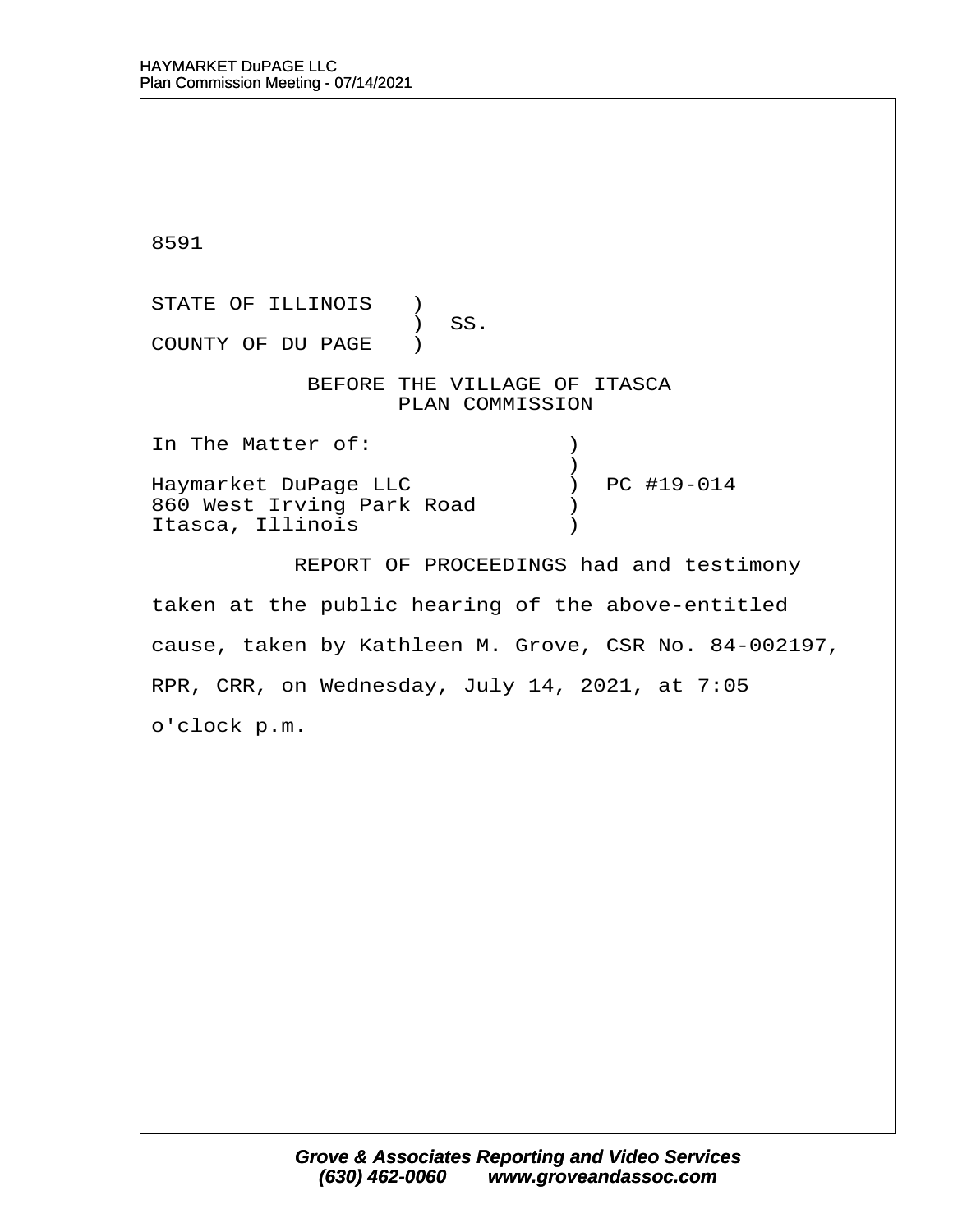- 1 PRESENT:
- 2 | MR. BRENDAN DALY, Chairman;
- 3 | MR. FRANK CARELLO, Commissioner;
- 4 | MS. LORI DRUMMOND, Commissioner;
- 5 | MR. JEFFREY HOLMES, Commissioner;
- 6 | MS. KRISTA RAY, Commissioner;
- 7 | MR. ANTHONY RUSSO, Commissioner.
- 8 ALSO PRESENT:
- 9 | MS. YORDANA WYSOCKI, Village Attorney;
- 10 | MR. MO KHAN, Village Planner;
- 11 | HERVAS, CONDON & BERSANI, P.C., by MR. CHARLES E. HERVAS
- 12 | 333 Pierce Road, Suite 195 Itasca, Illinois 60143
- $13 \cdot (630)$  773-4774 chervas@hcbattorneys.com
- 14 | Appeared on behalf of City of Itasca;
- 15 | DASPIN & AUMENT, LLP, by MS. BRIDGET M. O'KEEFE
- 16 | 300 South Wacker Drive, Suite 2200 Chicago, Illinois 60606
- $17 \mid (312)$  258-3795
- bokeefe@daspinaument.com and 18
	- BOND, DICKSON & CONWAY, by
- 19 | MS. MARY E. DICKSON 400 South Knoll Street, Unit C
- 20 | Wheaton, Illinois 60187 · · · · (630) 681-1000

23

24

- 21 | marydickson@bond-dickson.com
- Appeared on behalf of Haymarket DuPage LLC; 22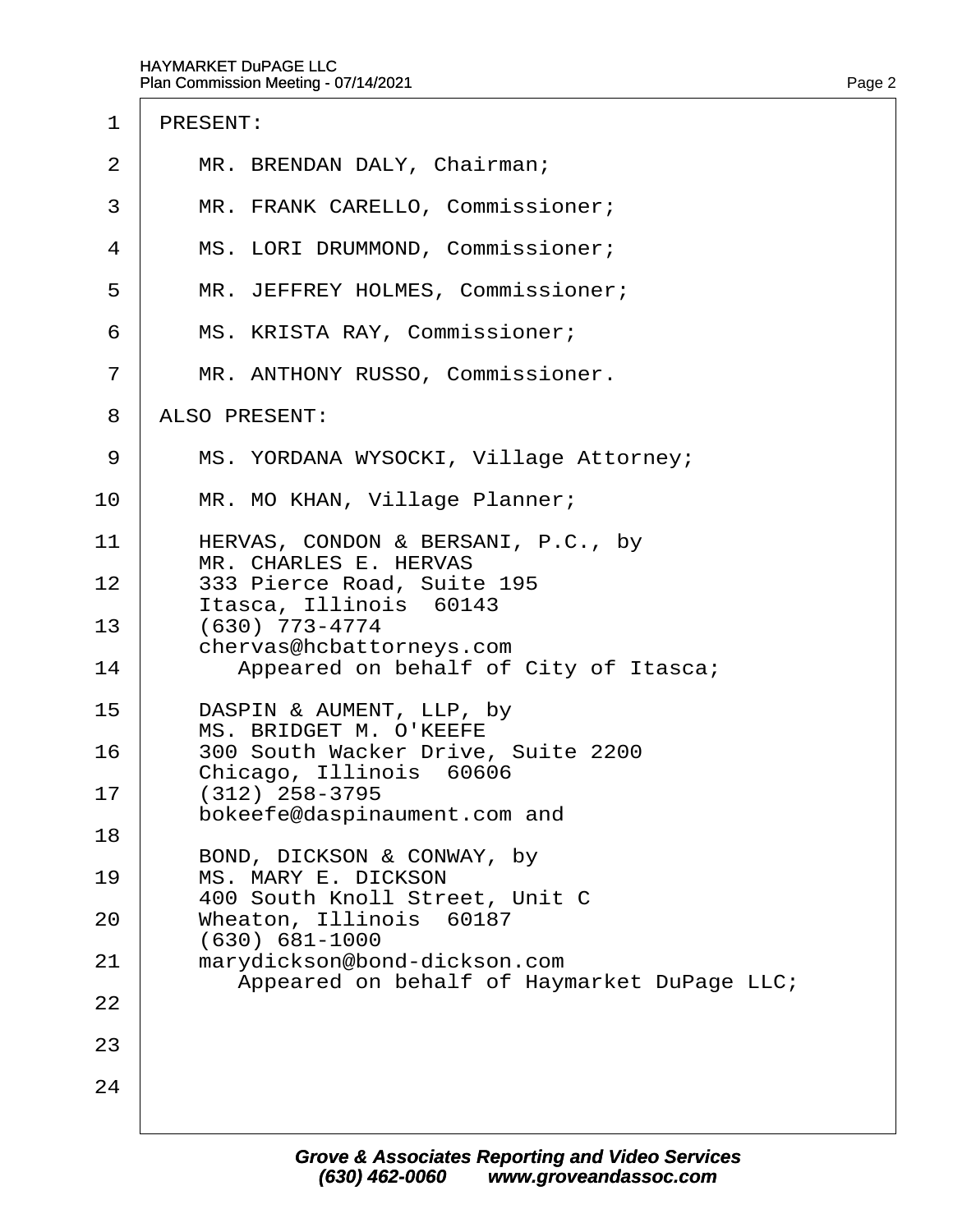|          | 1 ALSO PRESENT: (Cont'd.)                                                                               |
|----------|---------------------------------------------------------------------------------------------------------|
| 2        | FRANCZEK, P.C., by<br><b>MS. JENNIFER SMITH</b>                                                         |
| 3        | 300 South Wacker Drive, Suite 3400<br>Chicago, Illinois 60606                                           |
| 4        | $(312)$ 786-6589<br>jas@franczek.com                                                                    |
| 5        | Appeared on behalf of Itasca School District;                                                           |
| 6        | JOHNSON & BELL, LTD., by<br>MR. STEPHEN P. ELLENBECKER                                                  |
| 7        | 33 West Monroe Street, Suite 2700<br>Chicago, Illinois 60603                                            |
| 8        | $(312)$ 984-0221<br>ellenbeckers@jbltd.com                                                              |
| 9        | Appeared on behalf of 865 West Irving Park<br>Road, LLC;                                                |
| 10       | OTTOSEN, DINOLFO, HASENBLAG & CASTALDO, LTD., by                                                        |
| 11       | MR. STEPHEN H. DI NOLFO<br>1804 North Naper Boulevard, Suite 350                                        |
| 12       | Naperville, Illinois 60563<br>(630) 682-0085                                                            |
| 13<br>14 | sdinolfo@ottosenlaw.com<br>Appeared on behalf of Itasca Fire Protection<br>District.                    |
| 15       |                                                                                                         |
| 16       | DR. DAN LUSTIG,<br>MS. KAREN L. KISSEL,                                                                 |
| 17       | CHIEF JAMES BURKE, and<br>SUPERINTENDENT CRAIG BENES.                                                   |
| 18       | WITNESSES PRESENT FOR PUBLIC QUESTIONS:                                                                 |
| 19       | MR. AARON GRUEN, GRUEN, GRUEN & ASSOCIATES;                                                             |
| 20       | MS. SARAH KETCHUM, HKA GLOBAL, INC.;<br>MR. LUAY ABOONA, KLOA, INC.;                                    |
| 21       | MR. GEORGE KISIEL; OKRENT, KISIEL ASSOCIATES, INC.;<br>MR. KENNETH POLACH; POLACH APPRAISAL GROUP, INC. |
| 22       |                                                                                                         |
| 23       |                                                                                                         |
| 24       |                                                                                                         |
|          |                                                                                                         |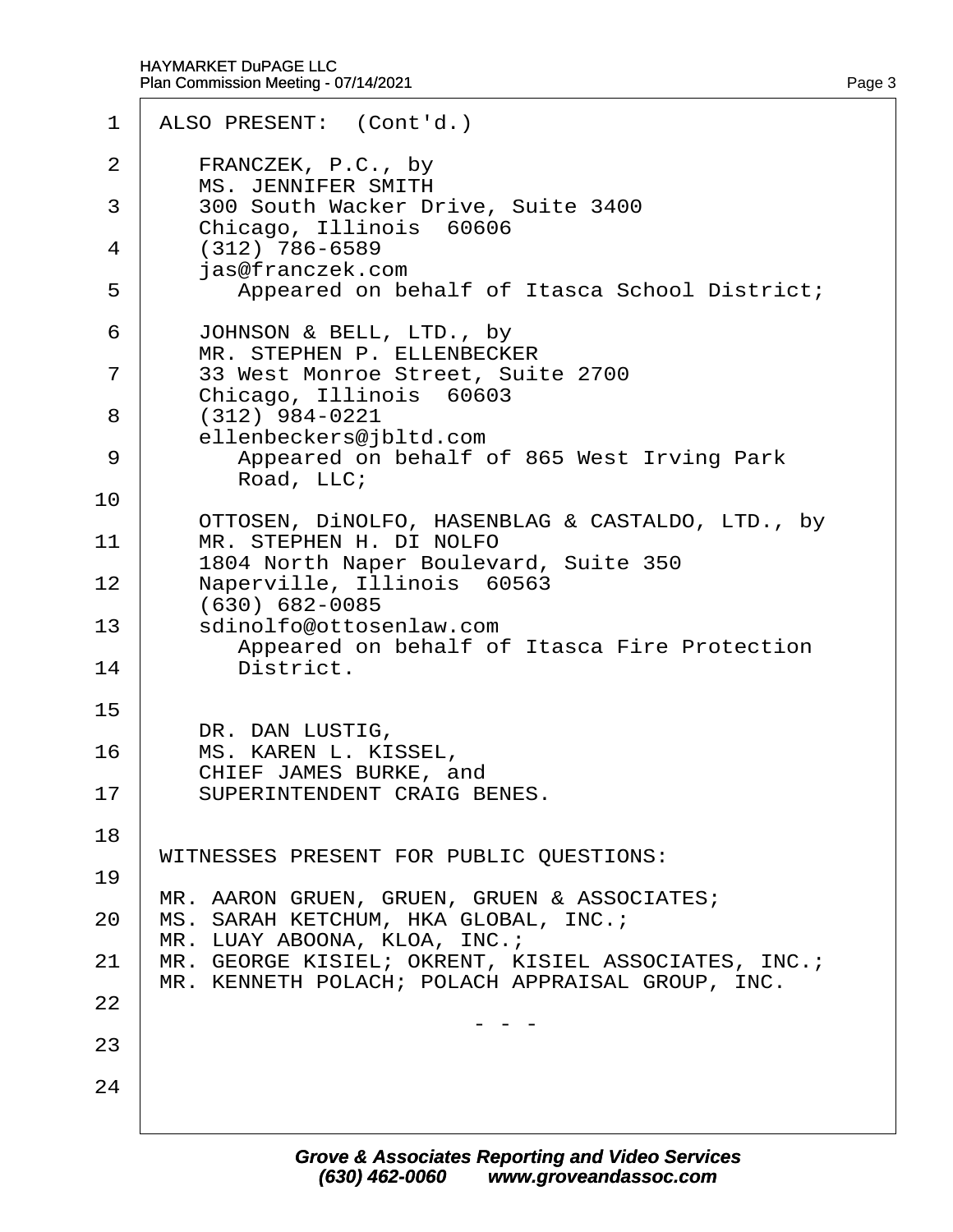<span id="page-4-0"></span>

| 1              | CHAIRMAN DALY: Okay. At this time I would             |
|----------------|-------------------------------------------------------|
| 2              | like to welcome everyone this evening. It is          |
| 3              | Wednesday, July 14th.                                 |
| $\overline{4}$ | The case before the Plan Commission                   |
| 5              | is PC #19-014 continued from June 30th. The           |
| 6              | petitioner and owner is Haymarket DuPage, LLC. The    |
| $\overline{7}$ | Ipcation is 860 West Irving Park Road.                |
| 8              | Opening comments are as follows: On                   |
| 9              | the Village's website is a step-by-step guide for the |
| 10             | public hearing. We are now at step 7. This is the     |
| 11             | public questions phase. I would like to reiterate,    |
| 12             | public questions. Public comment will come in the     |
| 13             | hext step.                                            |
| 14             | Public questions have been reserved                   |
| 15             | for four nights with each night covering different    |
| 16             | experts and witnesses. This evening we have five      |
| 17             | experts and witnesses in attendance. Your questions   |
| 18             | this evening are to be focused on these five          |
| 19             | individuals.                                          |
| 20             | They are: Mr. Aaron Gruen of Gruen                    |
| 21             | Gruen & Associates; Ms. Sarah Ketchum of HKA Global,  |
| 22             | Inc.; Mr. Luay Aboona of KLOA -- KLOA, Inc.;          |
| 23             | Mr. George Kisiel of Okrent, Kisiel Associates, Inc.; |
| 24             | and Mr. Kenneth Polach from Polach Appraisal Group,   |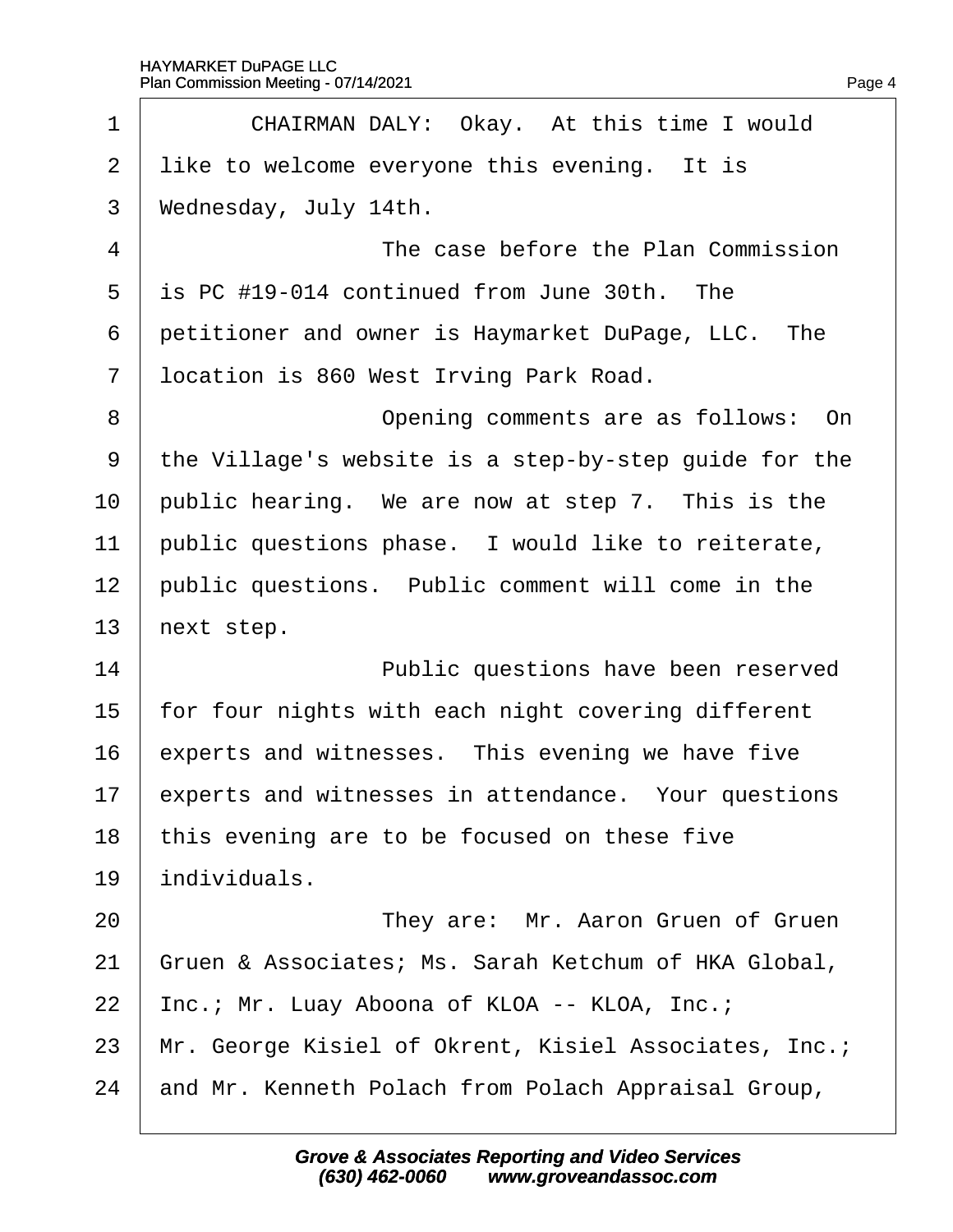$\sqrt{ }$ 

<span id="page-5-0"></span>

| 1              | Inc.                                                 |  |
|----------------|------------------------------------------------------|--|
| $\overline{2}$ | July 28th the two witnesses will be                  |  |
| 3              | Mr. Craig Benes and Dr. Dan Lustig. Okay, so that's  |  |
| 4              | two weeks from tonight, because next week is our     |  |
| 5              | regular Plan Commission meeting.                     |  |
| 6              | August 4th will be Chief Jim Burke,                  |  |
| $\overline{7}$ | Mr. James Dominik, and Mr. Bruce Moeller.            |  |
| 8              | And, finally, on August 11th the                     |  |
| 9              | witness will be Director Bob O'Connor.               |  |
| 10             | If you have not previously signed up                 |  |
| 11             | to ask a question for tonight on the Village's       |  |
| 12             | website, you may do so at the signup table in the    |  |
| 13             | center aisle. Thank you.                             |  |
| 14             | Please understand that public                        |  |
| 15             | comment is not until step 8 of the step-by-step      |  |
| 16             | guide. Public comment will occur after public        |  |
| 17             | questions in August 2021. Tonight we will only       |  |
| 18             | address questions for tonight's panel of experts.    |  |
| 19             | Please address your questions to me,                 |  |
| 20             | the Chair, and I will ask the appropriate expert to  |  |
| 21             | ∤espond.                                             |  |
| 22             | At this time I would like to invite                  |  |
| 23             | Village counsel, Mr. Charles Hervas, for his opening |  |
| 24             | comments.                                            |  |
|                |                                                      |  |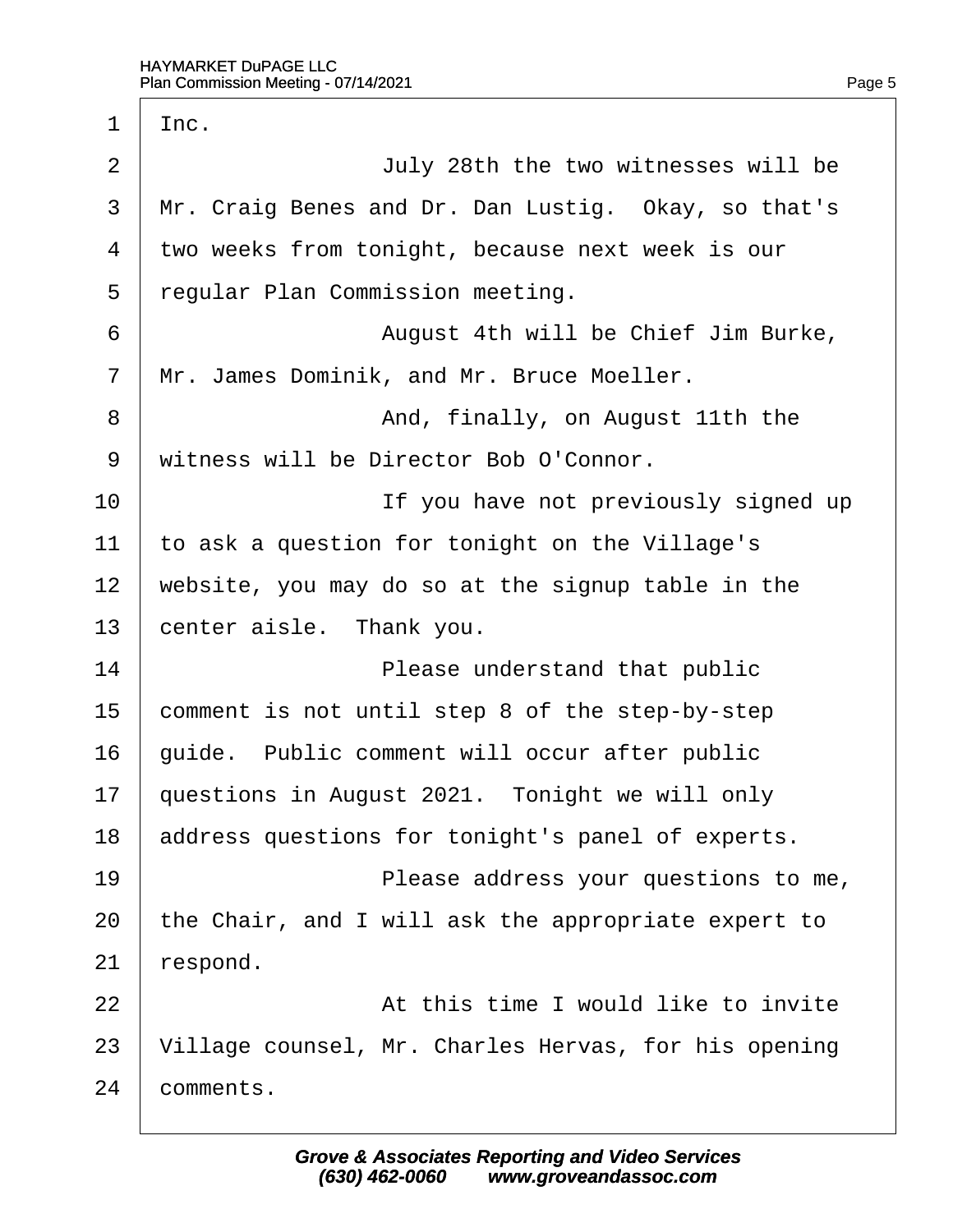$\Gamma$ 

<span id="page-6-0"></span>

| 1              | MR. HERVAS: Thank you, Mr. Chairman.                  |
|----------------|-------------------------------------------------------|
| 2              | Again, my name is Chuck Hervas, and                   |
| 3              | I am the attorney advising the Plan Commission in     |
| 4              | this matter.                                          |
| 5              | As a reminder, this is a legal                        |
| 6              | proceeding with legal significance. A court reporter  |
| $\overline{7}$ | is swearing in witnesses and is transcribing the      |
| 8              | testimony. This is not a trial, but we are            |
| 9              | developing a record of proceedings before the Plan    |
| 10             | Commission. This is a legal public hearing on a       |
| 11             | pending zoning petition.                              |
| 12             | My job is to protect the rights of                    |
| 13             | the petitioner, any objectors, and the public.        |
| 14             | The Plan Commission will make                         |
| 15             | findings and a recommendation to the Village Board.   |
| 16             | Please understand that the Plan Commission is a       |
| 17             | recommending body. The Village Board will make the    |
| 18             | final decision on the Haymarket zoning petition.      |
| 19             | Although the Plan Commission                          |
| 20             | meetings will still be live-streamed through YouTube, |
| 21             | we are back to meeting in person. In-person meetings  |
| 22             | will continue through the remainder of the hearing.   |
| 23             | The procedures used by the Plan                       |
| 24             | Commission for large hearings during the pandemic are |
|                |                                                       |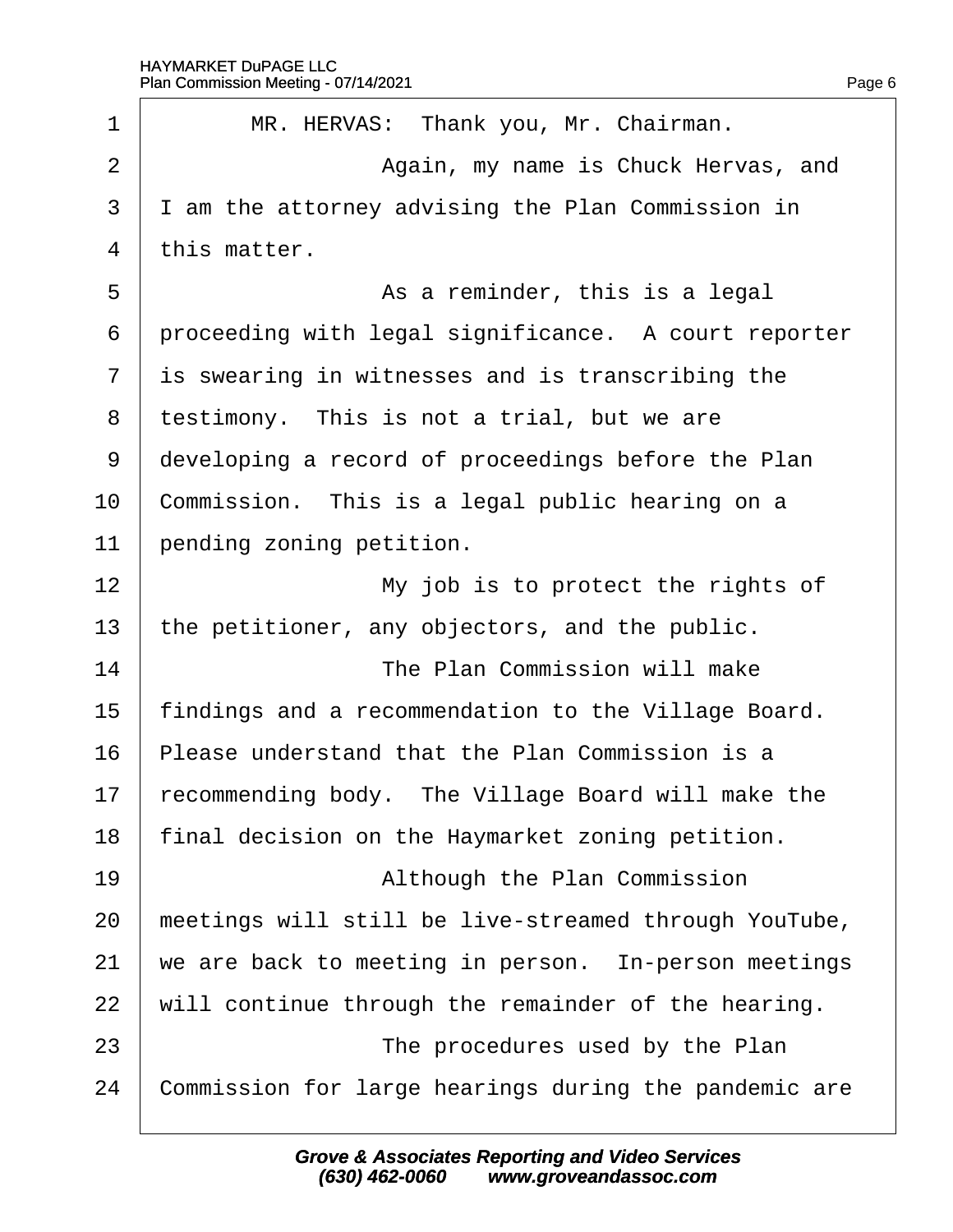<span id="page-7-0"></span>1 available on the Village's website, and these 2 procedures have now been updated at tonight's 3 meeting.  $4 \mid$  Also, the website has a lot of 5 information, including a comprehensive step-by-step 6 duide about the hearing. 7 **We are doing the best we can to have** 8 an orderly process that allows for both public 9 duestions and public comment, and I ask that everyone 10 please abide by the ground rules of the Commission. 11 **I** Thank you, Mr. Chairman. 12 | CHAIRMAN DALY: Thank you, Mr. Hervas. 13 **The business before the Commission** 14 this evening is the public hearing on case 15 No. PC #19-014. The request is for a petition for a 16 blanned development by special use with exceptions 17 and Class I Site approval all in order to permit a 18 mixed-use residential and healthcare facility and 19 bther accessory uses in the B-2 Community Business 20 District located at 860 W. Irving Park Road.  $21$   $\parallel$   $\parallel$  At this time, I will now entertain a 22 motion to open this continued public hearing. 23 **COMMISSIONER HOLMES: So moved, Chairman.** 24 COMMISSIONER CARELLO: Second.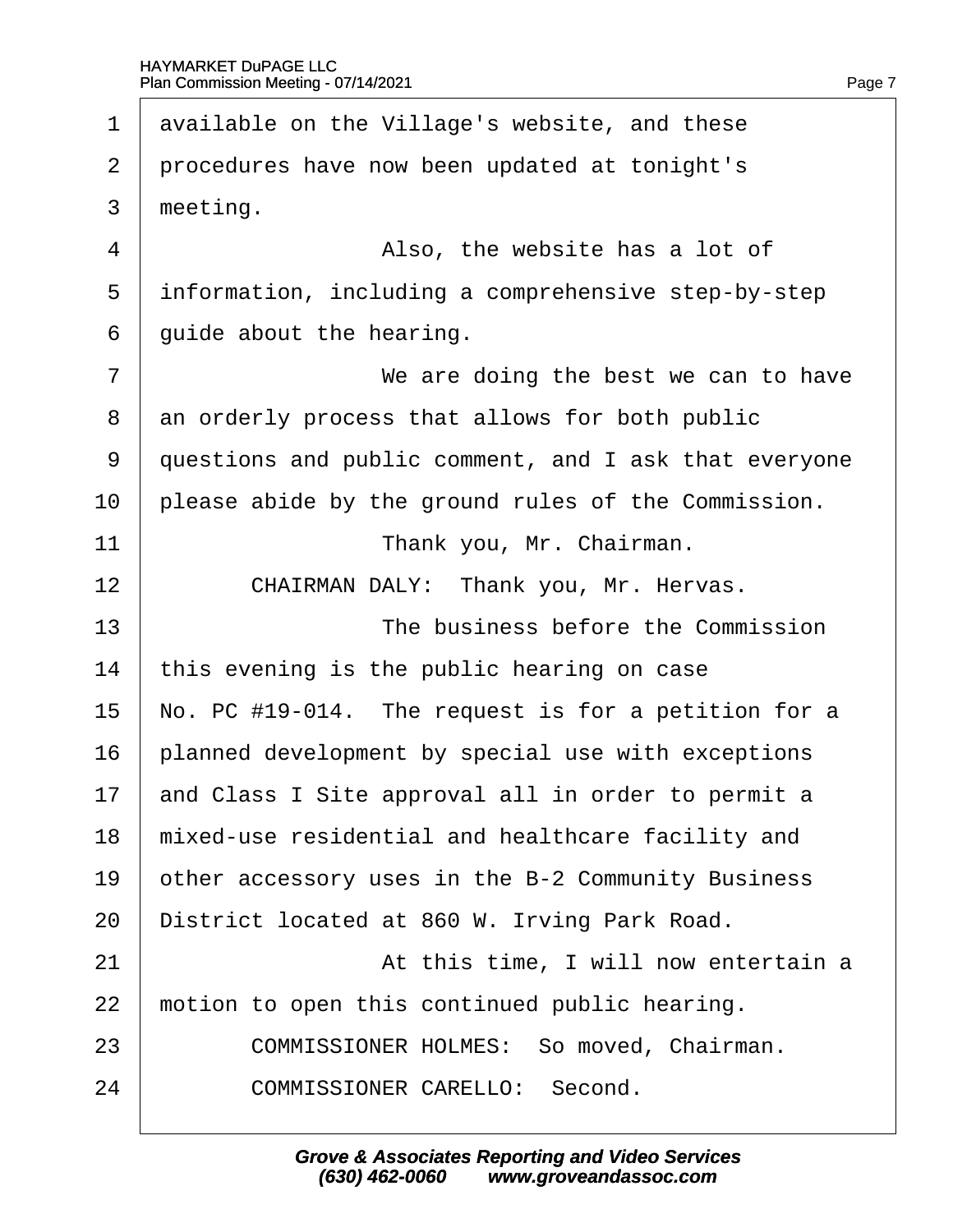<span id="page-8-0"></span>

| 1              | CHAIRMAN DALY: There is a motion and a               |
|----------------|------------------------------------------------------|
| 2              | second.                                              |
| 3              | Will the secretary please call the                   |
| 4              | vote.                                                |
| 5              | MR. KHAN: Commissioner Carello.                      |
| 6              | <b>COMMISSIONER CARELLO: For.</b>                    |
| $\overline{7}$ | MR. KHAN: Commissioner Drummond.                     |
| 8              | <b>COMMISSIONER DRUMMOND: For.</b>                   |
| 9              | MR. KHAN: Commissioner Holmes.                       |
| 10             | <b>COMMISSIONER HOLMES: For.</b>                     |
| 11             | MR. KHAN: Commissioner Ray.                          |
| 12             | <b>COMMISSIONER RAY: For.</b>                        |
| 13             | MR. KHAN: Commissioner Russo.                        |
| 14             | <b>COMMISSIONER RUSSO: For.</b>                      |
| 15             | MR. KHAN: Chairman Daly.                             |
| 16             | CHAIRMAN DALY: For.                                  |
| 17             | The motion carries, and this public                  |
| 18             | hearing is now open.                                 |
| 19             | Does anyone have any questions? If                   |
| 20             | so, please come to the signup sheet.                 |
| 21             | MR. HERVAS: I think we are going to start            |
| 22             | with attorney comment.                               |
| 23             | I'm sorry. Actually, there is an                     |
| 24             | attorney matter to handle before the first question, |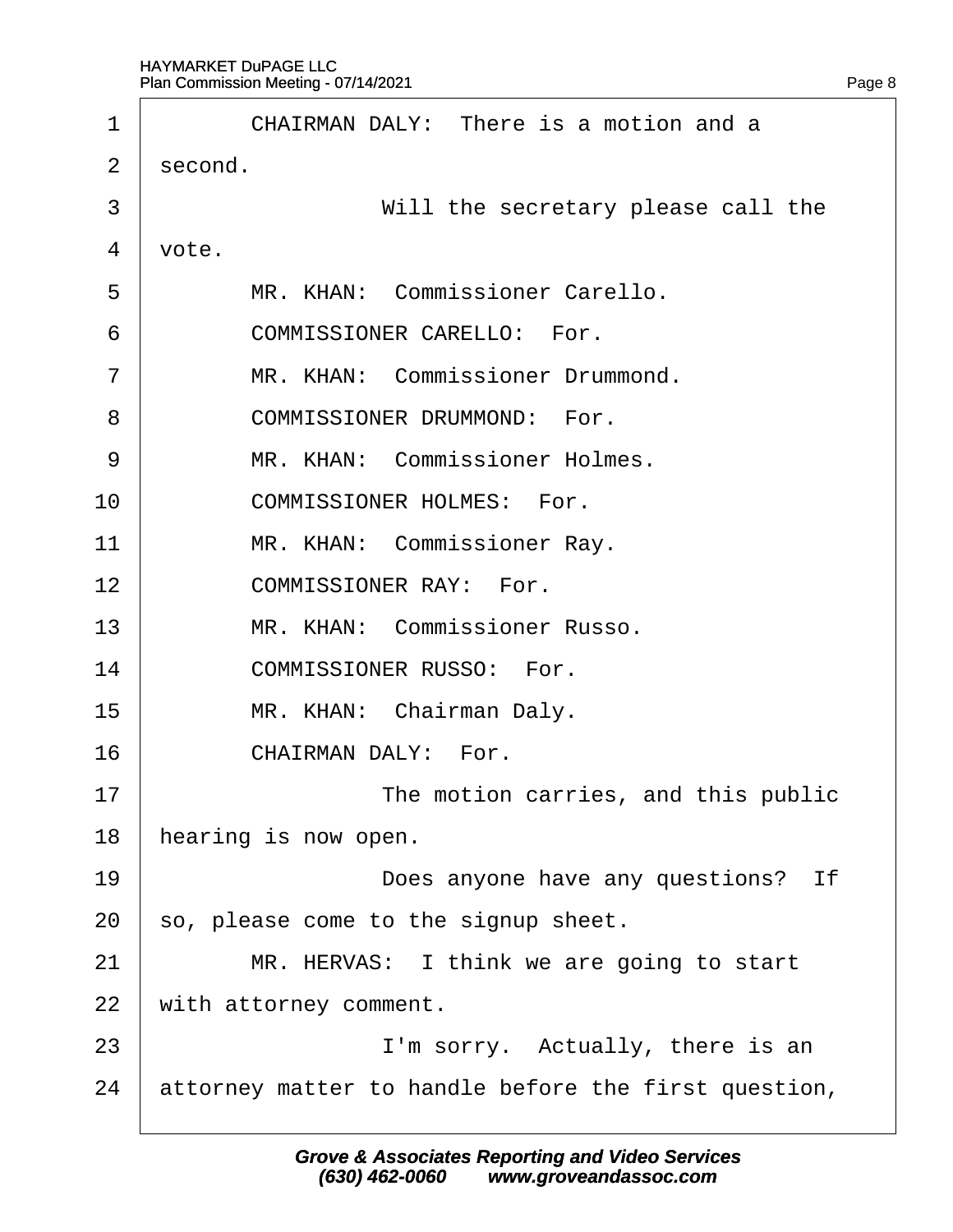<span id="page-9-0"></span>1 and so I apologize. 2 **I'm going to -- Ms. O'Keefe, you** 3 wanted to address the Commission? 4 | MS. O'KEEFE: Yes. Thank you, Mr. Hervas. 5 | CHAIRMAN DALY: Your microphone's not on. 6 **MR. KHAN: It's on now. We have to turn it on** 7 *individually.* 8 | MS. O'KEEFE: Okay. Thank you. Thank you 9 Mr. Hervas. 10 **Before we get started, on behalf of** 11 Haymarket DuPage LLC, I am making an objection for 12 the record concerning the Village attorney's 13 interpretation of the large hearing procedures which 14 have been approved by the Itasca Plan Commission. 15 **Now Section IX of the procedures** 16 dovern questions from the public and provide that 17 members of the public have the right to question the 18 petitioner and interested parties during the public 19 hearing. 20 As we move forward with the public 21 guestion portion of the Haymarket hearings, we note 22 that representatives of the school district, the fire 23 district, and the Village of Itasca, all of whom are 24 interested parties, have been scheduled to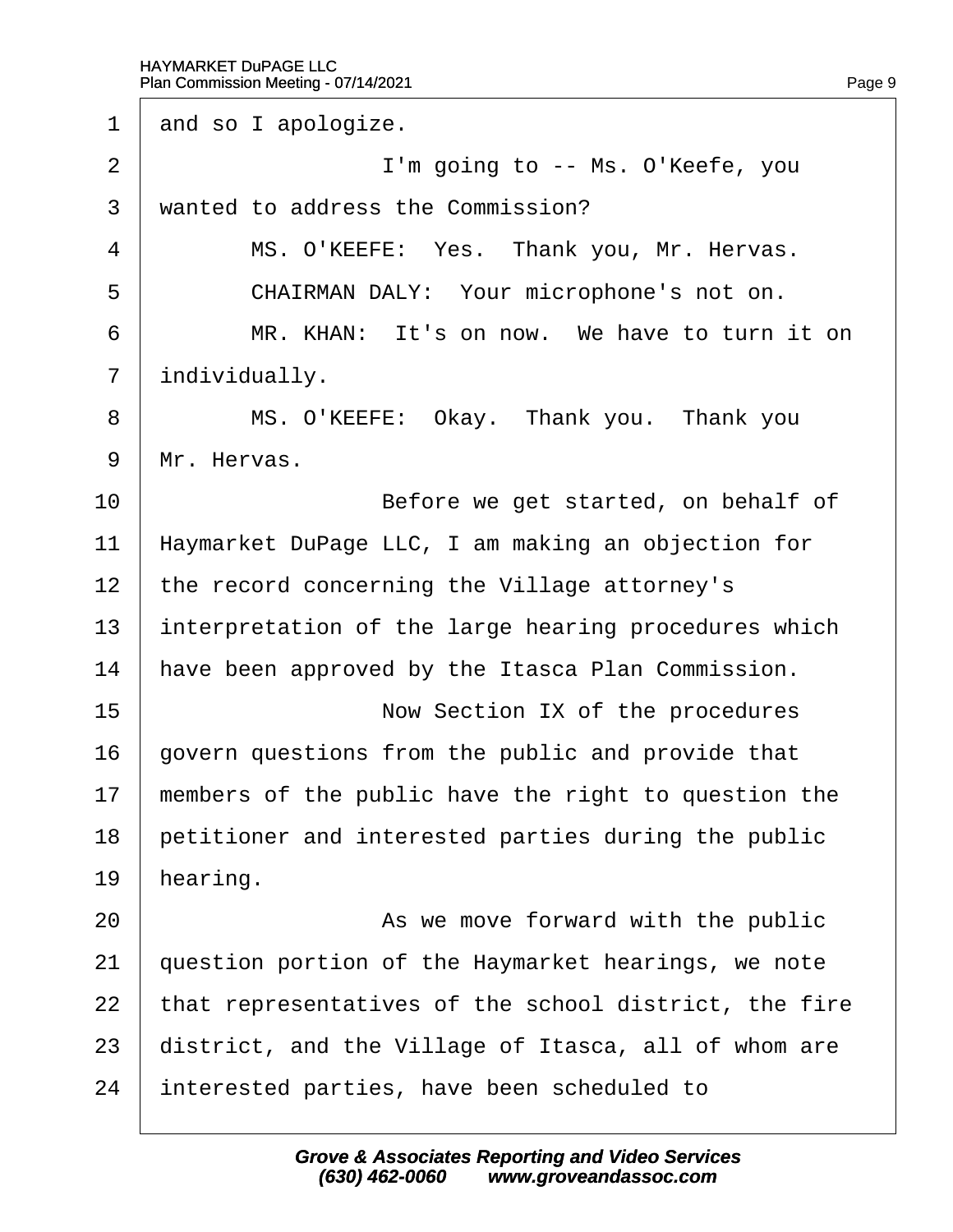<span id="page-10-0"></span>

| 1              | participate in the public hearing.                    |
|----------------|-------------------------------------------------------|
| $\overline{2}$ | The following interested parties                      |
| 3              | have not yet been scheduled for participation as      |
| 4              | required by the procedures:                           |
| 5              | First, the owners of properties                       |
| 6              | Ipcated at 260 North Oak Street, 308 West Center and  |
| $\overline{7}$ | 943 Willow for which public records indicate that the |
| 8              | dwner to be attorney Stephen Ellenbecker or a family  |
| 9              | member of Mr. Ellenbecker; the owner of the property  |
| 10             | located at 107 West George, which records indicate is |
| 11             | owned by a Mr. James Diestel; the owner of the        |
| 12             | property located at 505 Catalpa, which records        |
| 13             | indicate is owned by Mr. Dustin Sneath; 865 West      |
| 14             | rving Park Road LLC; 960 Maplewood LLC; and the       |
| 15             | Concerned Citizens of Itasca.                         |
| 16             | The clear language of the procedures                  |
| 17             | provides that the interested parties be presented for |
| 18             | public questioning before the Itasca Plan Commission. |
| 19             | These groups have had the opportunity to question the |
| 20             | reputation of Haymarket, raise safety, EMS, fire,     |
| 21             | police concerns, question the size of the facility,   |
| 22             | argue about the site's proximity to homes and that's  |
| 23             | problematic, cross-examine each witness represented   |
| 24             | and present their own witness. Their participation    |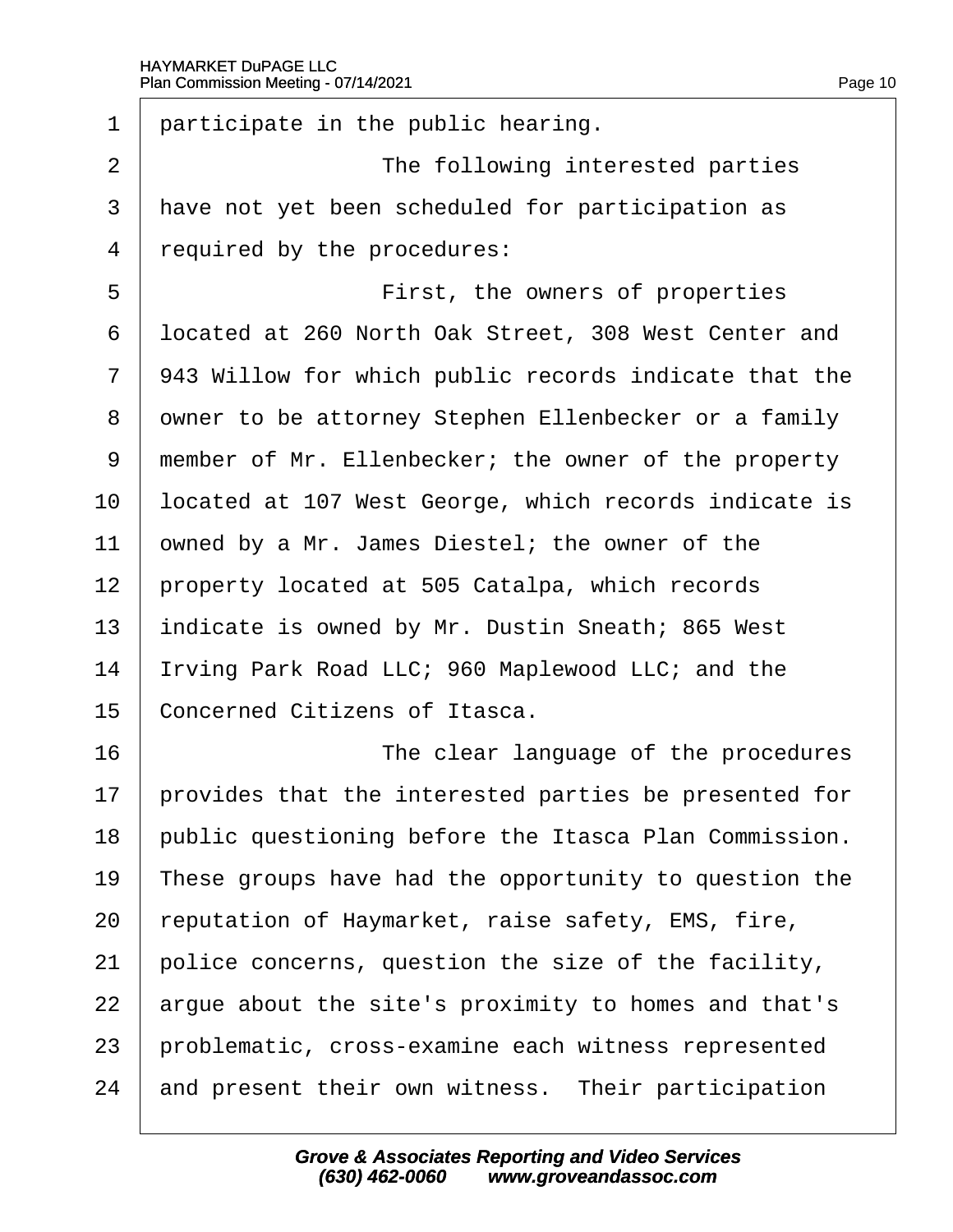<span id="page-11-0"></span>

| $\mathbf 1$    | in the public hearing was previously agreed to by all |
|----------------|-------------------------------------------------------|
| $\overline{2}$ | parties and is necessary to ensure a fair hearing and |
| 3              | the protection of all parties' due process rights.    |
| 4              | We have brought our request to the                    |
| 5              | Village attorney that a time be scheduled so that     |
| 6              | these interested parties can be subject to public     |
| $\overline{7}$ | questions. Mr. Hervas has denied the request.         |
| 8              | Additionally, Mr. Ellenbecker, who is both an         |
| 9              | interested party and represents the interested        |
| 10             | parties, has objected to this request.                |
| 11             | We object to this decision and ask                    |
| 12             | for a ruling from the Chairman of the Plan Commission |
| 13             | on this issue before we proceed further.              |
| 14             | MR. HERVAS: Thank you, Ms. O'Keefe.                   |
| 15             | Just so that the public understands                   |
| 16             | the general nature, this is a procedural matter in    |
| 17             | which an objection is being lodged with respect to    |
| 18             | people who have been recognized as interested parties |
| 19             | are not required to be actually present to answer any |
| 20             | public questions. That's the nature of the            |
| 21             | objection.                                            |
| 22             | MS. O'KEEFE: Uh-huh.                                  |
| 23             | MR. HERVAS: Have I fairly stated that?                |
| 24             | And at this time, I would ask if any                  |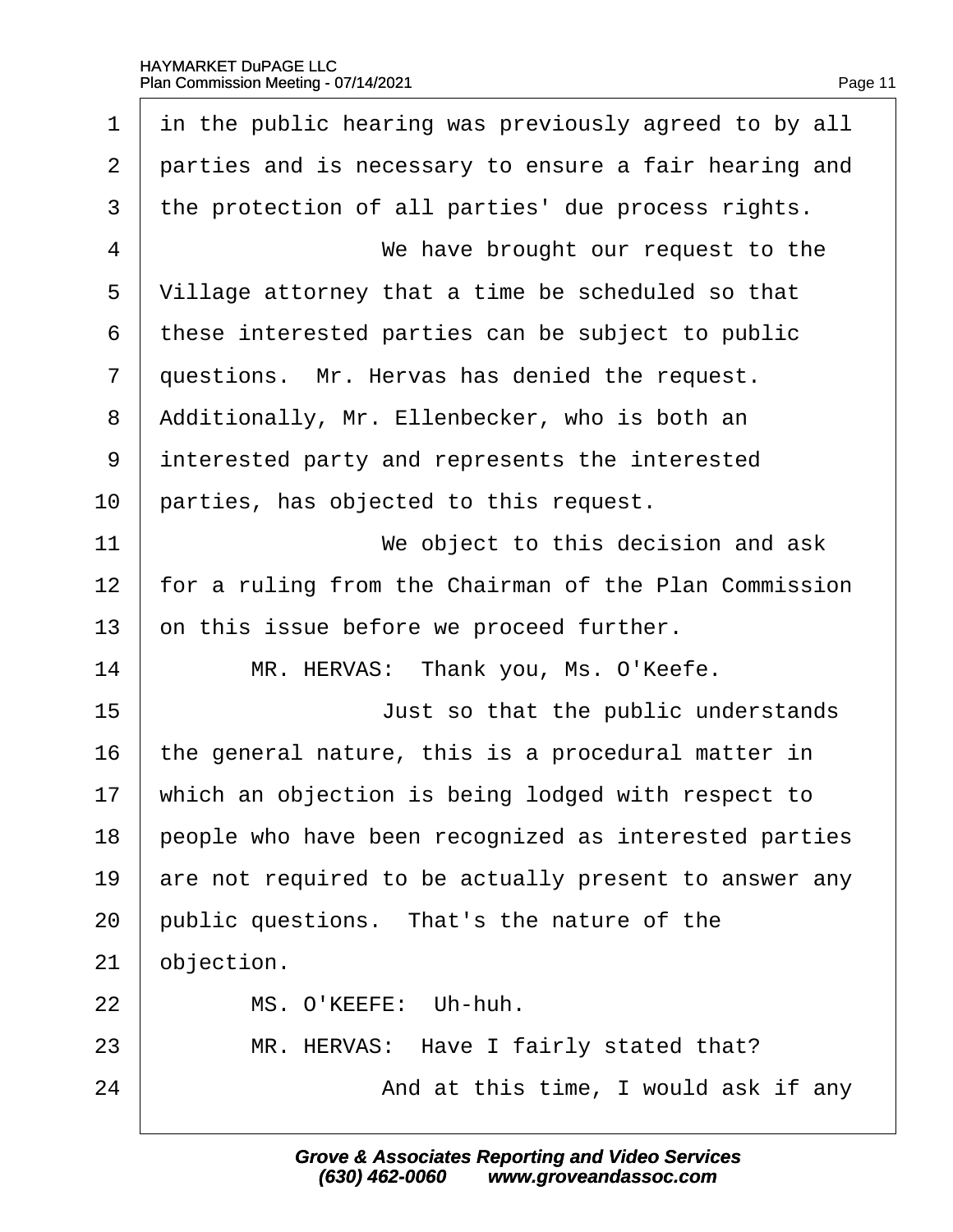<span id="page-12-0"></span>

| 1              | of the attorneys have any response or something they  |
|----------------|-------------------------------------------------------|
| 2              | want to put on the record with respect to the         |
| 3              | objection?                                            |
| $\overline{4}$ | MR. ELLENBECKER: Are we live now?                     |
| 5              | MR. KHAN: I believe you are.                          |
| 6              | MR. ELLENBECKER: Steve Ellenbecker directly           |
| $\overline{7}$ | responding to Ms. O'Keefe's objection and statement   |
| 8              | to the Plan Commission.                               |
| 9              | Most of the parties she just                          |
| 10             | dentified do not qualify as interested parties as     |
| 11             | defined in the rules of the hearing process that she  |
| 12             | s invoking.                                           |
| 13             | 960 Maplewood LLC does, as does                       |
| 14             | 865 West Irving Park Road, which because of the       |
| 15             | change in ownership is FFV LLC. Those two are         |
| 16             | interested persons.                                   |
| 17             | They did not testify. Neither one                     |
| 18             | of those parties testified. Therefore, they are not   |
| 19             | akin or similar to the other witnesses that are being |
| 20             | presented for public questioning. The rules do not    |
| 21             | provide for it.                                       |
| 22             | To the extent that there is a                         |
| 23             | question for 960 Maplewood LLC or FFV LLC, I can      |
| 24             | answer as their representative. And to the extent I   |
|                |                                                       |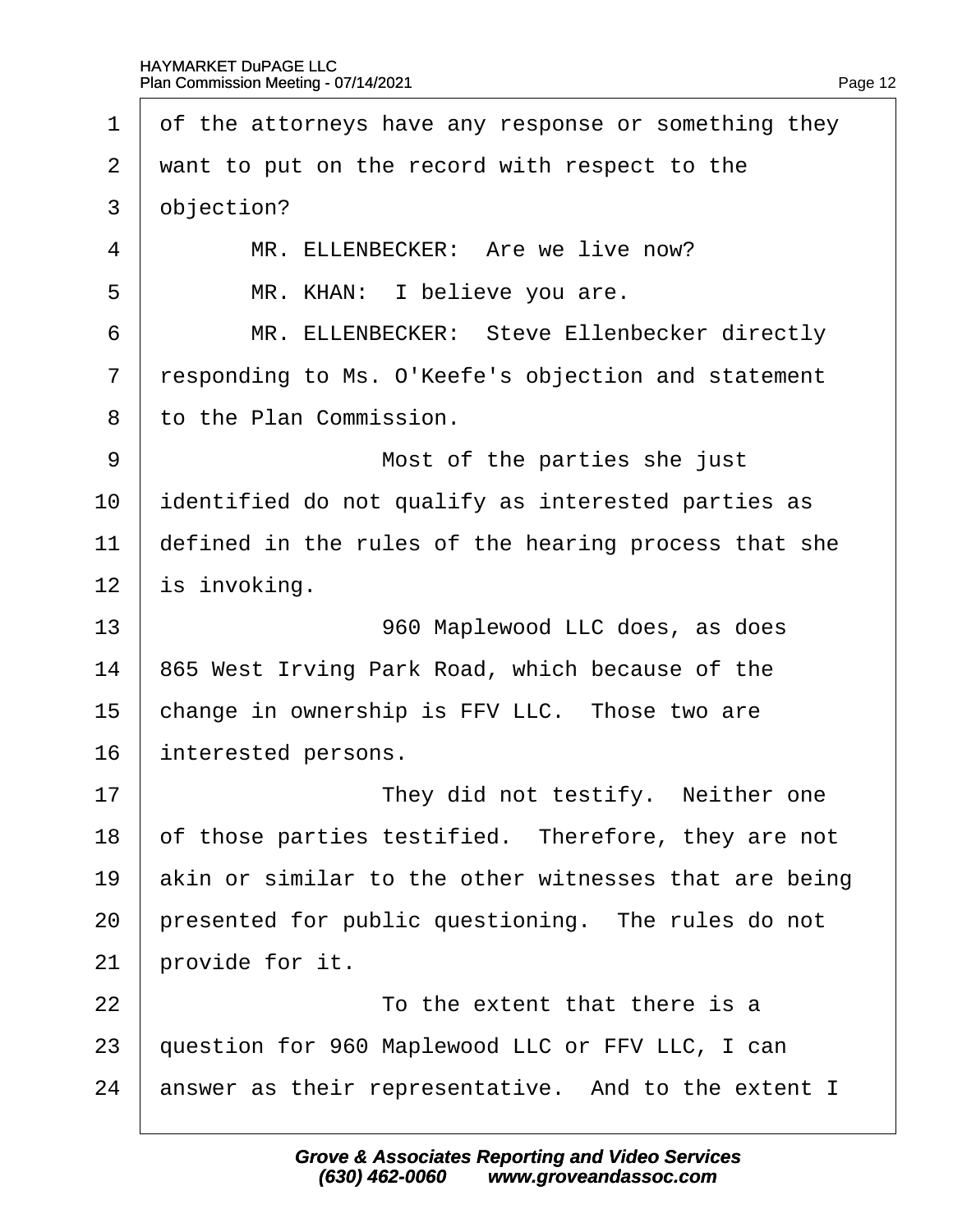#### HAYMARKET DuPAGE LLC Plan Commission Meeting - 07/14/2021  $\mathbf{r}$

<span id="page-13-0"></span>

| 1              | dannot, I will get the information and then respond   |
|----------------|-------------------------------------------------------|
| $\overline{2}$ | to the Commission or to the person who might have the |
| 3              | question. But there's no requirement that someone     |
| 4              | from either of those be present for those questions.  |
| 5              | MR. HERVAS: Any other comments with respect           |
| 6              | to the objection?                                     |
| 7              | MR. ELLENBECKER: No.                                  |
| 8              | MS. O'KEEFE: None.                                    |
| 9              | MR. HERVAS: Okay. This matter had taken               |
| 10             | place off the record with respect to communications   |
| 11             | among the attorneys, and I had indicated on behalf of |
| 12             | the Plan Commission that the objection would be       |
| 13             | denied. And Ms. O'Keefe did express that in making    |
| 14             | the objection, and that is, in fact, true.            |
| 15             | The position will be if Mr. -- if                     |
| 16             | Mr. -- if there are questions for any of              |
| 17             | Mr. Ellenbecker's clients, that Mr. Ellenbecker is    |
| 18             | capable of answering those questions, as he said, or  |
| 19             | providing the Commission with additional information  |
| 20             | as requested.                                         |
| 21             | And so that's the status of that.                     |
| 22             | We're done with that. It's on the record, and we can  |
| 23             | how move on to public questions.                      |
| 24             | MS. O'KEEFE: Can I ask one follow-up                  |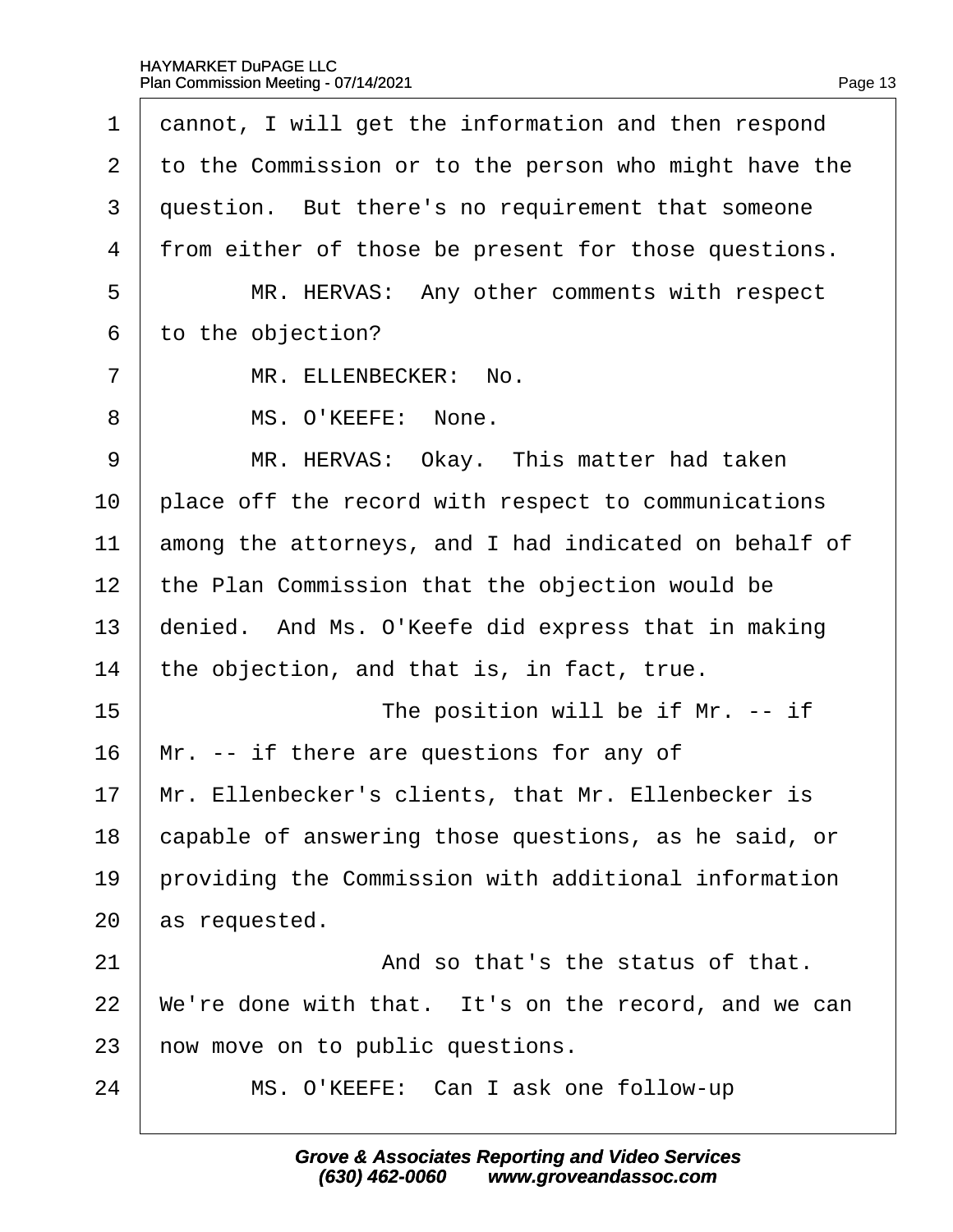<span id="page-14-0"></span>

| 1              | question?                                             |
|----------------|-------------------------------------------------------|
| $\overline{2}$ | MR. HERVAS: Yes.                                      |
| 3              | MS. O'KEEFE: Mr. Ellenbecker offered to               |
| 4              | answer any questions the public may have. Will he be  |
| 5              | scheduled for a particular date so if there is any    |
| 6              | questions, people can come and ask?                   |
| $\overline{7}$ | MS. DICKSON: And placed under oath for that           |
| 8              | purpose?                                              |
| 9              | MR. HERVAS: I didn't hear that.                       |
| 10             | MS. DICKSON: And placed under oath for that           |
| 11             | purpose?                                              |
| 12             | MR. HERVAS: That is -- I'm going to just note         |
| 13             | this for the record, and we can discuss whether there |
| 14             | would be any alternative arrangement with any of the  |
| 15             | future meetings. But for now, we're going to leave    |
| 16             | it with the objections having been made on the        |
| 17             | ecord.                                                |
| 18             | I don't have a -- necessarily a                       |
| 19             | solution or have had a chance to discuss with         |
| 20             | Mr. Ellenbecker if there is any sort of a -- of a     |
| 21             | compromise or something of that nature. So it's on    |
| 22             | the record, and -- yes?                               |
| 23             | MS. DICKSON: I'm sorry, I didn't want to have         |
| 24             | to scream again.                                      |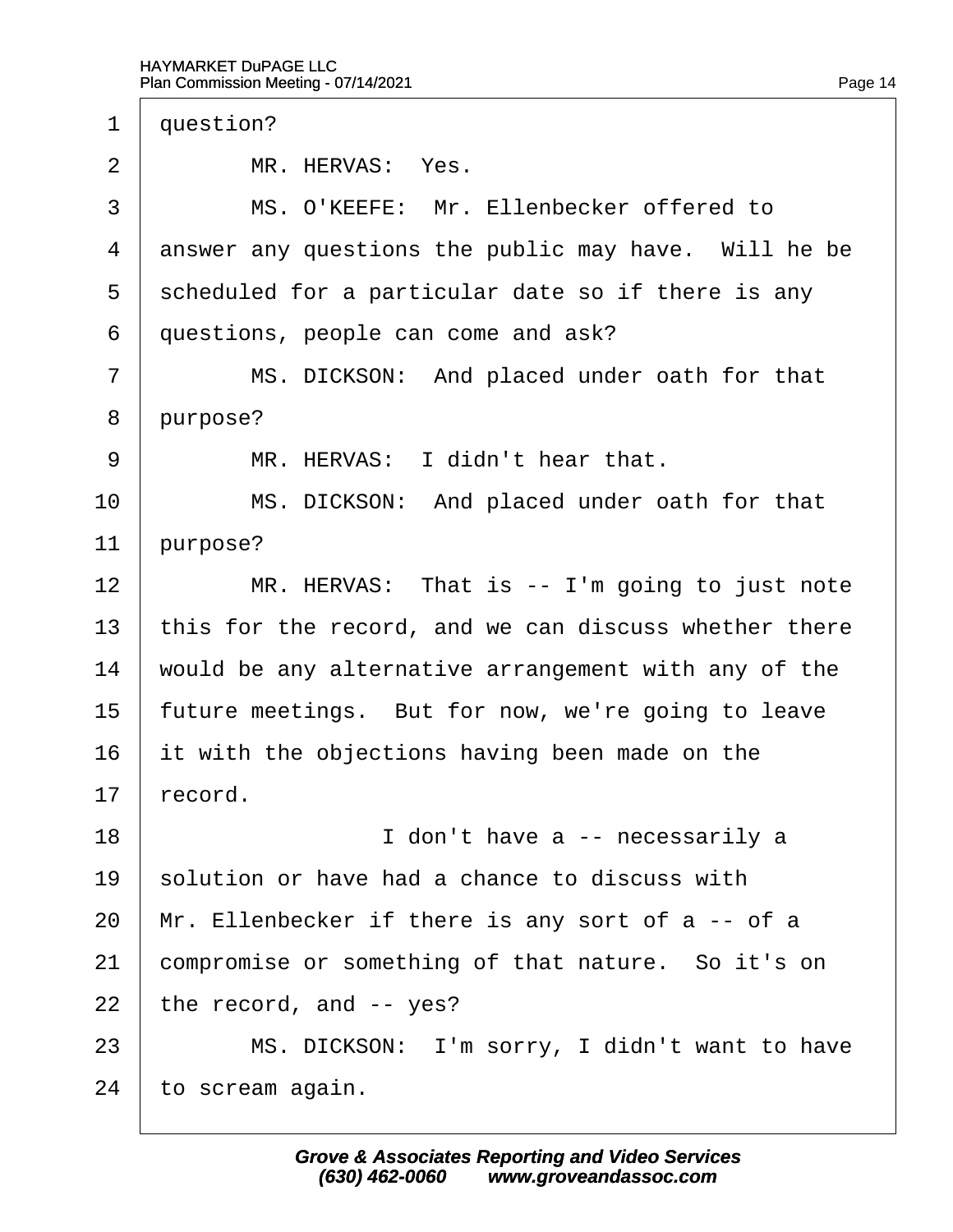<span id="page-15-0"></span>

| 1              | You know, I just want to say, I                       |
|----------------|-------------------------------------------------------|
| $\overline{2}$ | appreciate the fact that you want to discuss that     |
| 3              | with Mr. Ellenbecker, but really this is a Village    |
| 4              | decision. It has nothing to do with Mr Ellenbecker.   |
| 5              | What we're asking is that the Chair                   |
| 6              | make a ruling on the interpretation of the rules.     |
| 7              | And if the Chair's determination of the rules is that |
| 8              | the interested parties need not appear personally,    |
| 9              | that Mr. Ellenbecker can appear and testify on their  |
| 10             | behalf, we ask that the Village make the              |
| 11             | determination as to whether that's going to happen    |
| 12             | and how.                                              |
| 13             | It shouldn't be done in consultation                  |
| 14             | with one of the interested parties. It's only my      |
| 15             | opinion, but I think that it's important to note.     |
| 16             | MR. HERVAS: Okay. Your record has been made.          |
| 17             | We can move on to public questions.                   |
| 18             | CHAIRMAN DALY: Okay. At this time I would             |
| 19             | invite the public to begin the questions for the five |
| 20             | witnesses who are here this evening.                  |
| 21             | MS. PETKUS: Mr. Chairman, since this all              |
| 22             | comes down to zoning, my question is whether          |
| 23             | Haymarket's use is allowed by current zoning?         |
| 24             | THE REPORTER: Your name?                              |
|                |                                                       |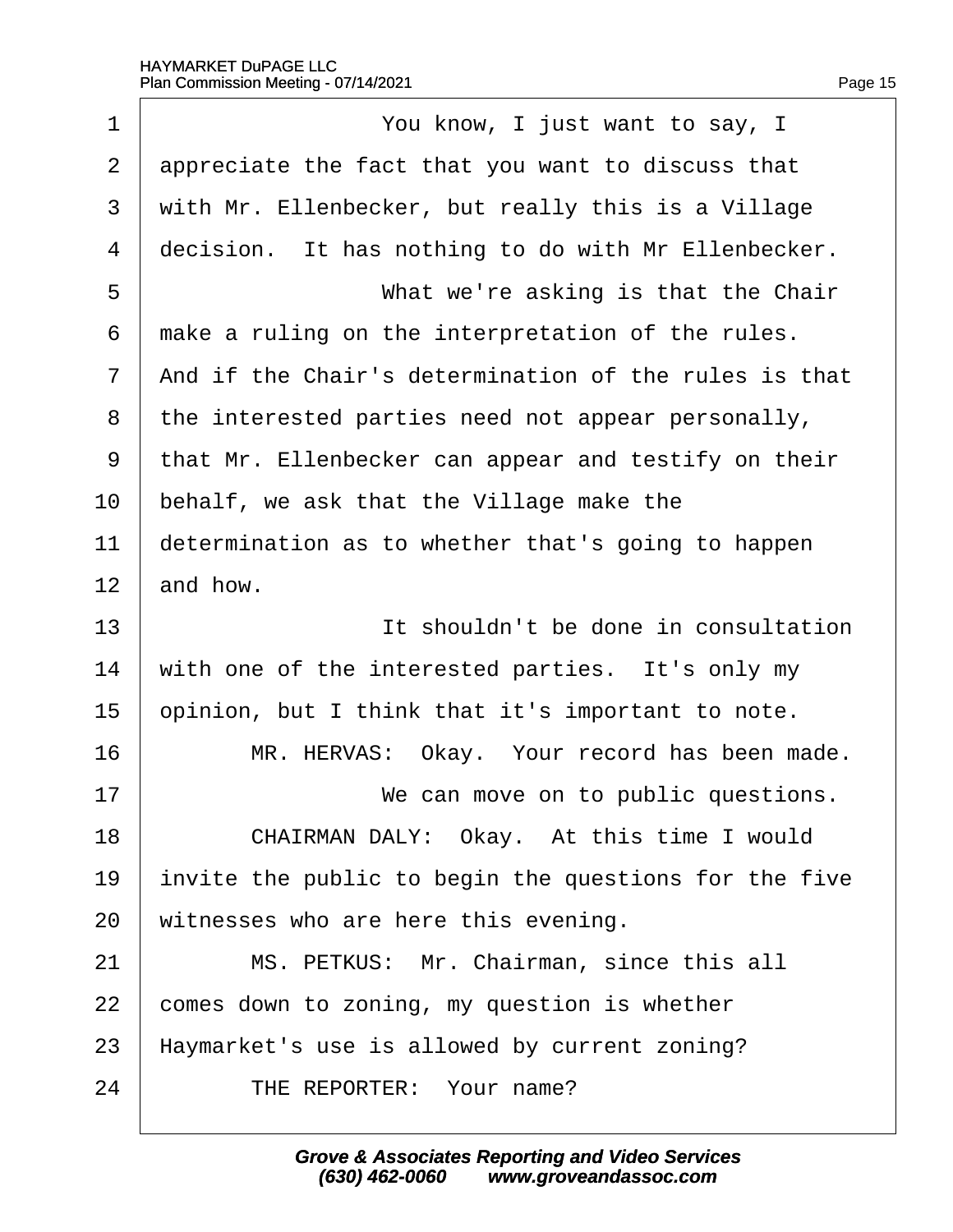<span id="page-16-0"></span>

| 1              | MS. PETKUS: Oh, my name? I'm sorry. Rena             |
|----------------|------------------------------------------------------|
| $\overline{2}$ | Petkus -- Rena Humbert Petkus, R-e-n-a,              |
| 3              | H-u-m-b-e-r-t, P-e-t-k-u-s.                          |
| $\overline{4}$ | CHAIRMAN DALY: All right. Ma'am, would you           |
| 5              | please repeat the question a little bit louder so -- |
| 6              | MS. PETKUS: Mr. Chairman, since all of this          |
| $\overline{7}$ | domes down to zoning, my main question here is       |
| 8              | whether Haymarket's use is allowed by the current    |
| 9              | zoning?                                              |
| 10             | CHAIRMAN DALY: Which -- well --                      |
| 11             | MR. HERVAS: That would be, I believe,                |
| 12             | Mr. Kisiel would --                                  |
| 13             | CHAIRMAN DALY: All right. Mr. Kisiel, I              |
| 14             | would invite you to respond to that question.        |
| 15             | MS. O'KEEFE: Can I ask a point of                    |
| 16             | clarification?                                       |
| 17             | If a question is asked and we have                   |
| 18             | an opinion who might be the best party --            |
| 19             | MR. HERVAS: I can't hear.                            |
| 20             | MS. O'KEEFE: Oh, I'm sorry.                          |
| 21             | If a question is asked and we have                   |
| 22             | an opinion who might be the best expert to reply,    |
| 23             | could we request -- Mr. Kisiel in this case is the   |
| 24             | correct, but just going forward, I just want to make |
|                |                                                      |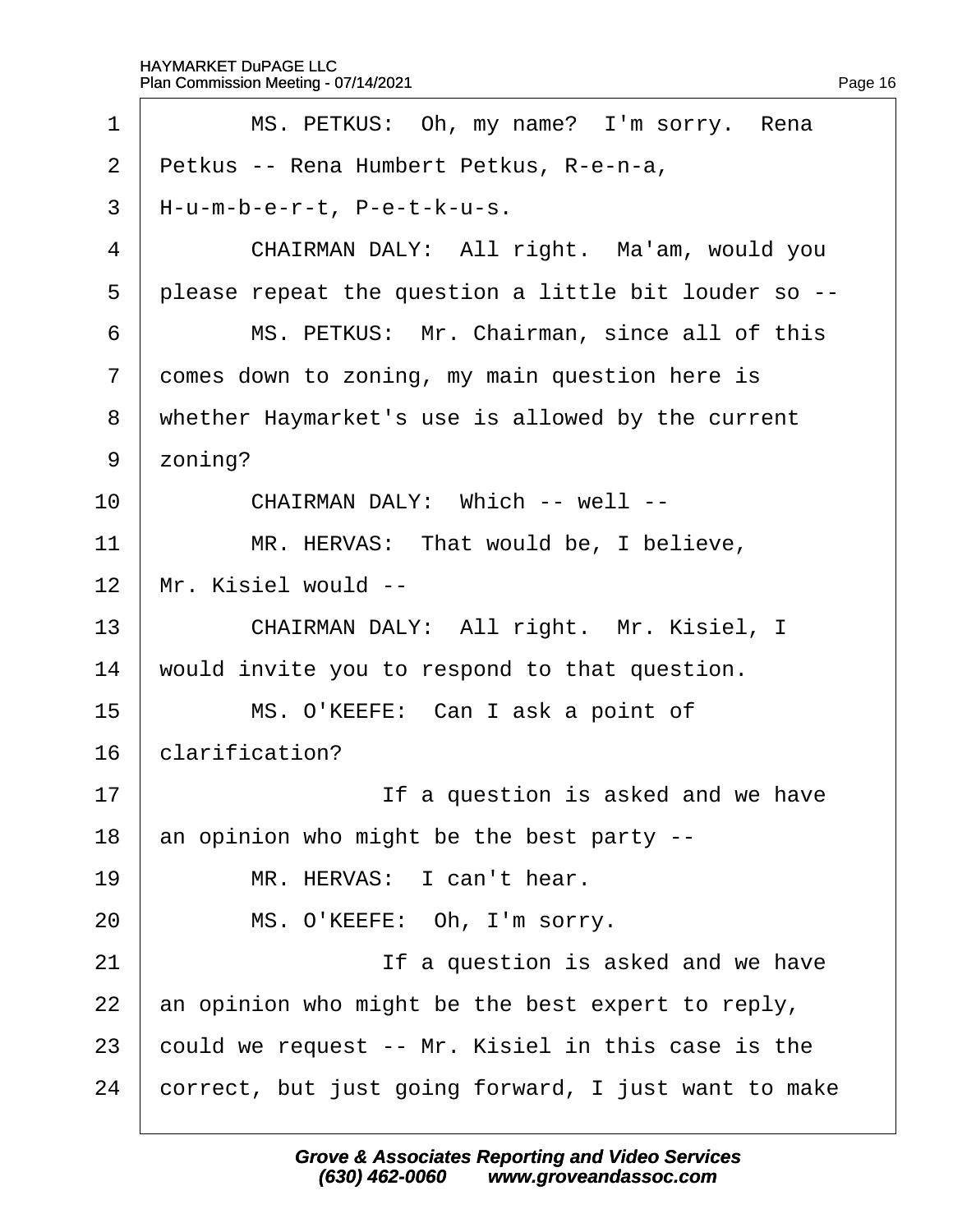<span id="page-17-0"></span>1 sure we've got the right expert answering the 2 duestions. 3 | MR. HERVAS: Right, we're trying to -- and 4 that's fine. We have no problem with you suggesting 5 the correct expert when it's not clearly identified 6 who it's to. 7 | CHAIRMAN DALY: Yeah, and I would -- I would 8 just say, ma'am, we will address your question, but ·9· ·from my seat, what I'm trying to do is tie the 10 questions from the public to specific testimony given 11 by one of the five witnesses. So your question is 12 really at the core of why we've been through this 13 public hearing process now for almost two years. 14 | MS. PETKUS: I understand. 15 **CHAIRMAN DALY: So that's why it's taken me a** 16 minute to try and process your question so that we 17  $\,$  can navigate that. 18 | MS. PETKUS: I appreciate that. 19 **CHAIRMAN DALY:** So at this time I would ask if 20 Mr. Kisiel can answer that based on prior testimony. 21 **I** hope that satisfies your question 22 this evening. 23 | MS. PETKUS: I have three of them. That was 24 the first one.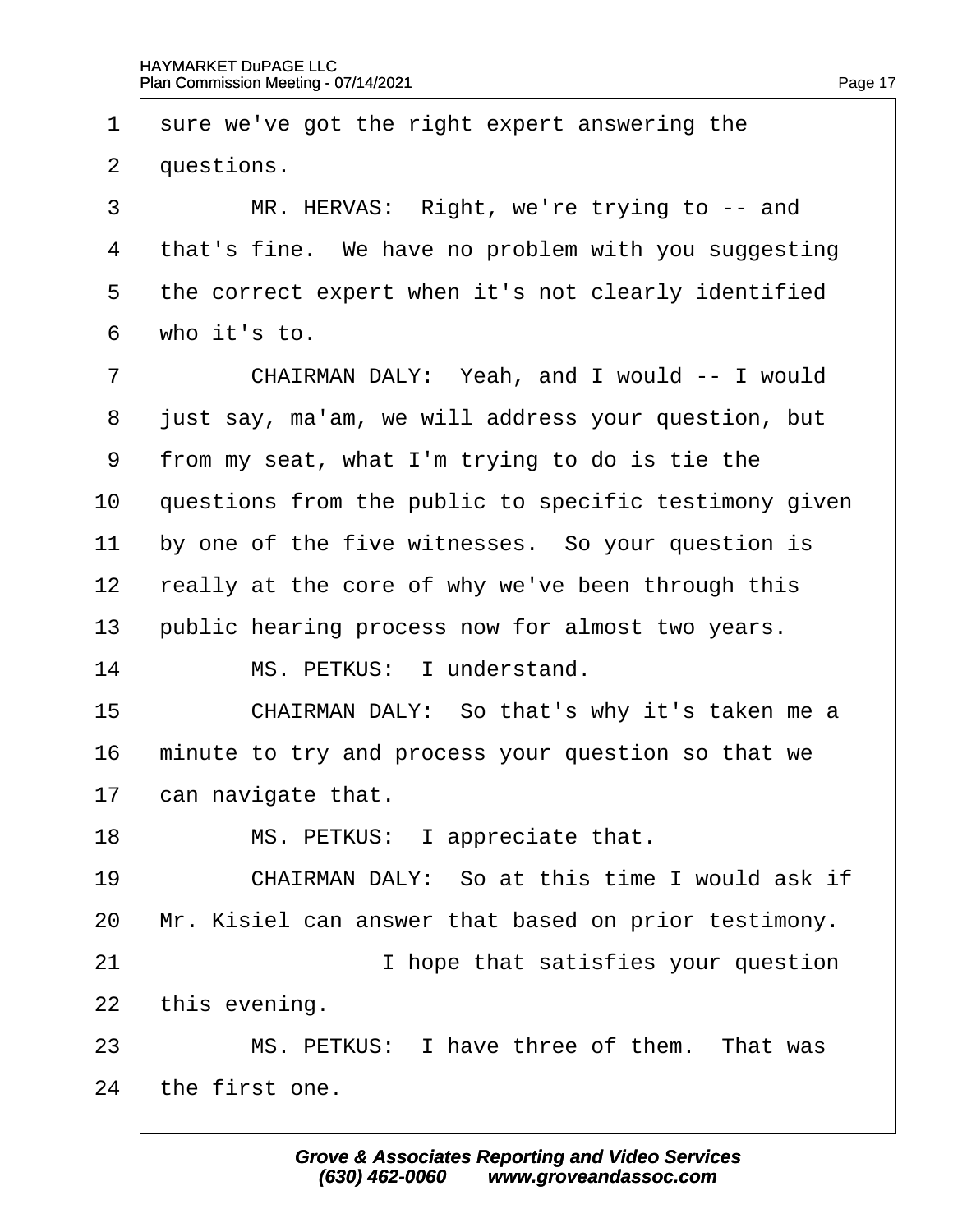<span id="page-18-0"></span>

| 1              | CHAIRMAN DALY: Okay. So, Mr. Kisiel, would           |  |  |  |  |  |
|----------------|------------------------------------------------------|--|--|--|--|--|
| $\overline{2}$ | you care to answer or respond to that question?      |  |  |  |  |  |
| 3              | MR. KISIEL: Certainly.                               |  |  |  |  |  |
| 4              | MR. KHAN: Just a point of order for those            |  |  |  |  |  |
| 5              | with microphones, the microphones will be turned on  |  |  |  |  |  |
| 6              | by AI, who is controlling the sound board. So you    |  |  |  |  |  |
| $\overline{7}$ | don't have to turn it on and off. We'll do it for    |  |  |  |  |  |
| 8              | you.                                                 |  |  |  |  |  |
| 9              | MR. KISIEL: Thank you. Is it necessary to be         |  |  |  |  |  |
| 10             | sworn in again?                                      |  |  |  |  |  |
| 11             | MR. HERVAS: Technically we should swear in           |  |  |  |  |  |
| 12             | the whole panel together.                            |  |  |  |  |  |
| 13             | CHAIRMAN DALY: Okay. Mr. Kisiel, thank you           |  |  |  |  |  |
| 14             | for that question. That's a great question. The      |  |  |  |  |  |
| 15             | answer is yes.                                       |  |  |  |  |  |
| 16             | So at this time I would ask the                      |  |  |  |  |  |
| 17             | court reporter to please swear in the five witnesses |  |  |  |  |  |
| 18             | concurrently.                                        |  |  |  |  |  |
| 19             | (Witnesses sworn.)                                   |  |  |  |  |  |
| 20             | CHAIRMAN DALY: Thank you.                            |  |  |  |  |  |
| 21             | Mr. Kisiel, please proceed.                          |  |  |  |  |  |
| 22             | MR. KISIEL: Certainly. So the question is            |  |  |  |  |  |
| 23             | whether the proposed use by the applicant Haymarket  |  |  |  |  |  |
| 24             | is allowed in the B-2 Zoning District.               |  |  |  |  |  |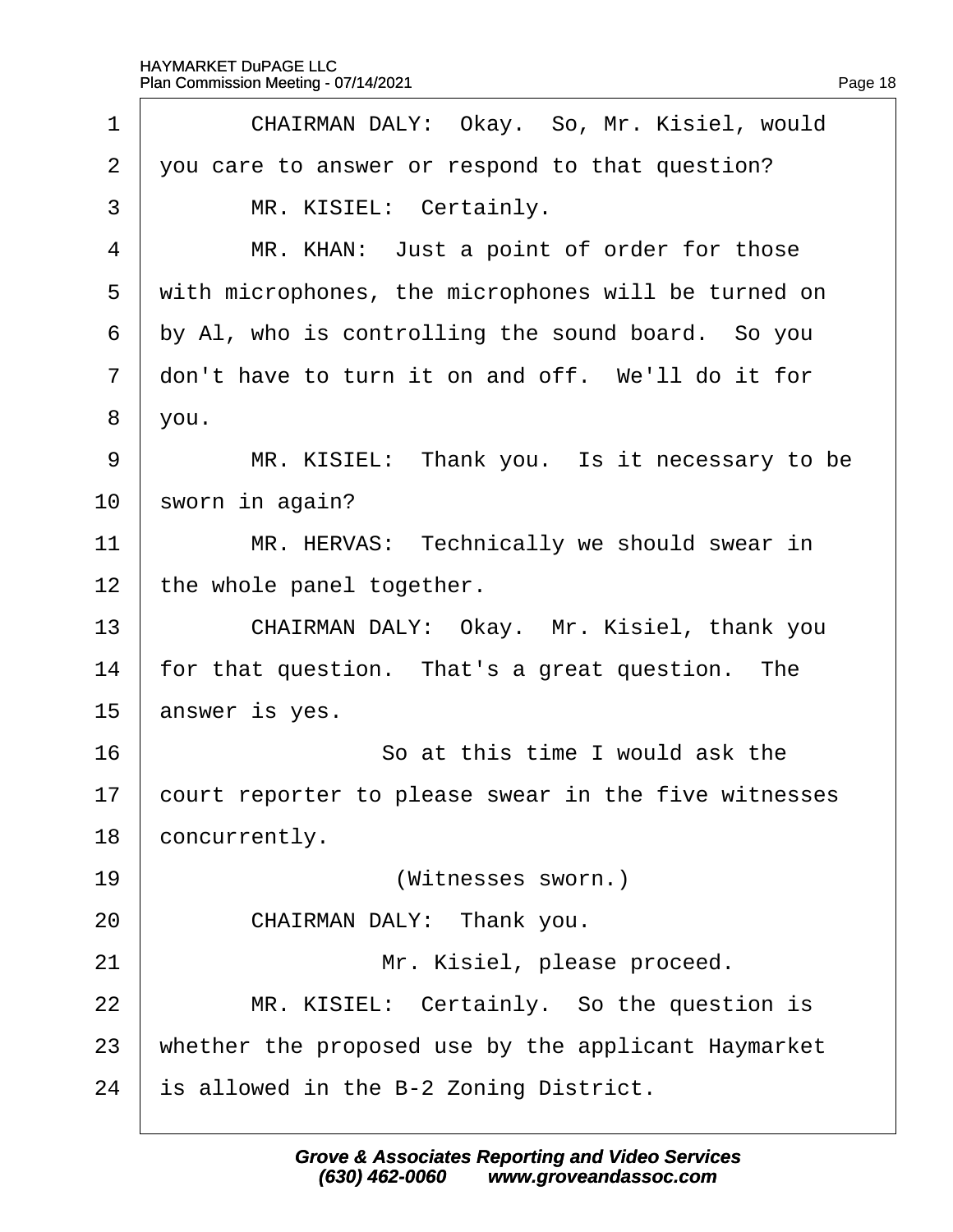<span id="page-19-0"></span>

| 1              | The short answer is yes, the uses                     |  |  |  |  |  |
|----------------|-------------------------------------------------------|--|--|--|--|--|
| $\overline{2}$ | proposed are allowed as special uses inside the B-2   |  |  |  |  |  |
| 3              | District.                                             |  |  |  |  |  |
| $\overline{4}$ | Just as a way of a little bit of                      |  |  |  |  |  |
| 5              | explanation, zoning districts basically have lists of |  |  |  |  |  |
| 6              | uses that are either permitted uses, meaning they're  |  |  |  |  |  |
| 7              | permitted by right, or conditional or special uses,   |  |  |  |  |  |
| 8              | meaning they're compatible with those permitted uses, |  |  |  |  |  |
| 9              | however, because of their nature, they require a      |  |  |  |  |  |
| 10             | little bit more review. So the public hearings occur  |  |  |  |  |  |
| 11             | to review what the impact of those may be.            |  |  |  |  |  |
| 12             | So the answer is yes, both of the                     |  |  |  |  |  |
| 13             | uses, the healthcare use and the residential use as   |  |  |  |  |  |
| 14             | interpreted by staff are both special uses in the B-2 |  |  |  |  |  |
| 15             | district and allowed.                                 |  |  |  |  |  |
| 16             | MS. PETKUS: Thank you.                                |  |  |  |  |  |
| 17             | My second question, Mr. Chairman, is                  |  |  |  |  |  |
| 18             | does the lack of accessibility from the highway and   |  |  |  |  |  |
| 19             | the current competition from newer, better located    |  |  |  |  |  |
| 20             | hotels make the old Holiday Inn location a viable as  |  |  |  |  |  |
| 21             | a hotel in today's market.                            |  |  |  |  |  |
| 22             | CHAIRMAN DALY: Ms. O'Keefe, I believe that            |  |  |  |  |  |
| 23             | question is also appropriate for Mr. Kisiel?          |  |  |  |  |  |
| 24             | MS. O'KEEFE: Yes, please.                             |  |  |  |  |  |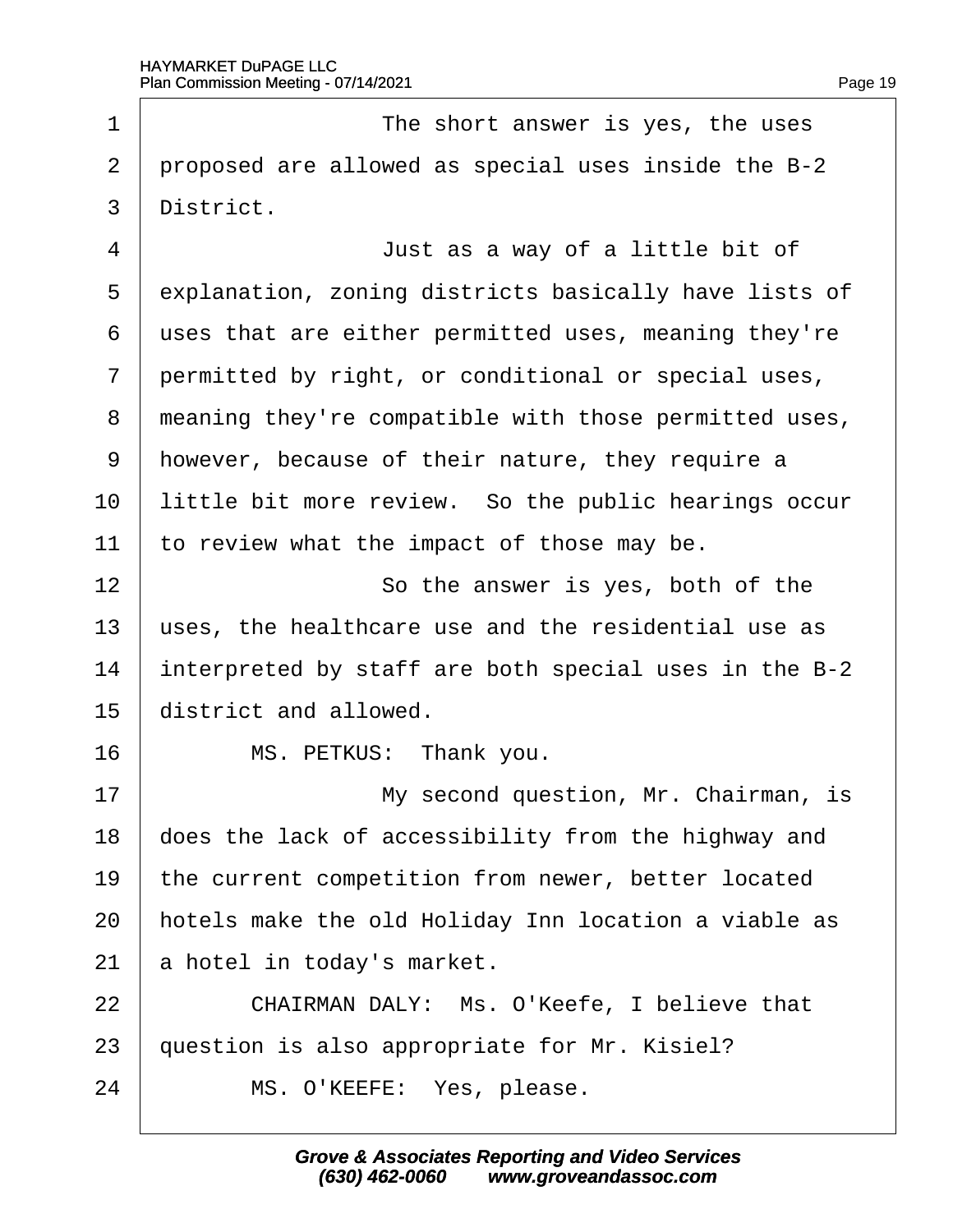$\Gamma$ 

<span id="page-20-0"></span>

| 1              | CHAIRMAN DALY: Mr. Kisiel, if you'd care to           |  |  |  |  |  |
|----------------|-------------------------------------------------------|--|--|--|--|--|
| $\overline{2}$ | answer that, please.                                  |  |  |  |  |  |
| 3              | MR. KISIEL: Sure. The thing to understand             |  |  |  |  |  |
| 4              | about the subject property and the Holiday Inn that's |  |  |  |  |  |
| 5              | formerly operated on that site is it was built in the |  |  |  |  |  |
| 6              | early '70s, and during that period of time, it was    |  |  |  |  |  |
| 7              | really the only game in town. The access situation    |  |  |  |  |  |
| 8              | there was still not absolutely ideal; in other words, |  |  |  |  |  |
| 9              | it's not adjacent to an expressway interchange. But   |  |  |  |  |  |
| 10             | you could exit at Thorndale, make a left on           |  |  |  |  |  |
| 11             | Thorndale, left on 53 to Irving, and you could get    |  |  |  |  |  |
| 12             | there in a relatively short period of time. In fact,  |  |  |  |  |  |
| 13             | there used to be a billboard on the site that         |  |  |  |  |  |
| 14             | basically had those instructions.                     |  |  |  |  |  |
| 15             | As the Village developed and                          |  |  |  |  |  |
| 16             | Hamilton Lakes was developed, that sort of shifted    |  |  |  |  |  |
| 17             | the center of business and office north, and that     |  |  |  |  |  |
| 18             | really did sort of change the flavor. And I think     |  |  |  |  |  |
| 19             | during -- you know, since that period of time, and,   |  |  |  |  |  |
| 20             | you know, after the construction of 390, the access   |  |  |  |  |  |
| 21             | considerations changed, and it would -- it makes it   |  |  |  |  |  |
| 22             | even less desirable as a -- as a hotel site now when  |  |  |  |  |  |
| 23             | it was marginal to begin with.                        |  |  |  |  |  |
| 24             | MS. PETKUS: Thank you. Mr. Chairman, has the          |  |  |  |  |  |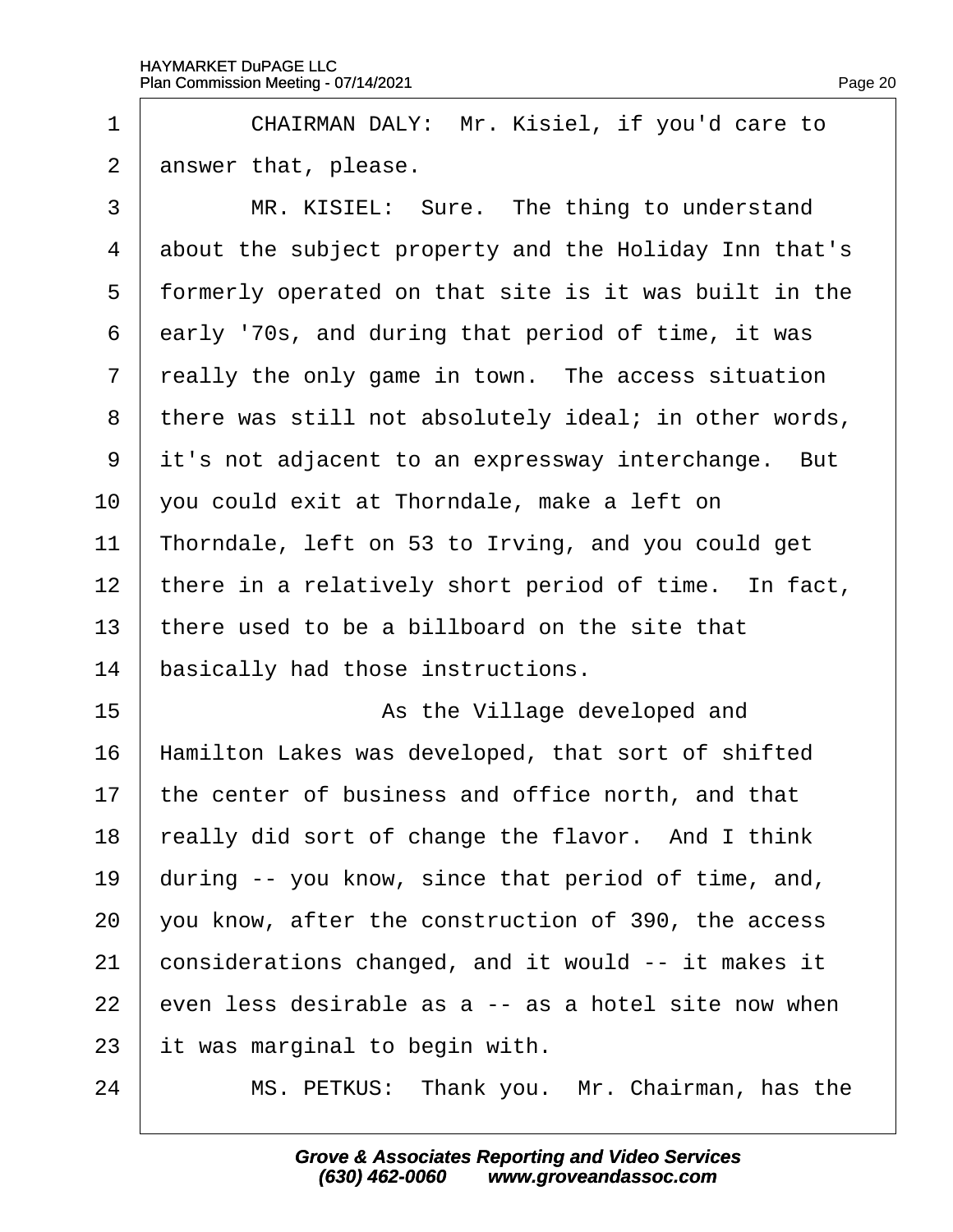$\Gamma$ 

<span id="page-21-0"></span>

| 1              | Village studied the economic impact if the hotel had |  |  |  |  |  |
|----------------|------------------------------------------------------|--|--|--|--|--|
| $\overline{2}$ | failed and not found a buyer?                        |  |  |  |  |  |
| 3              | CHAIRMAN DALY: All right. Ma'am, I don't             |  |  |  |  |  |
| 4              | know if that question is appropriate for any of the  |  |  |  |  |  |
| 5              | five witnesses at that table.                        |  |  |  |  |  |
| 6              | Mr. Hervas.                                          |  |  |  |  |  |
| $\overline{7}$ | MR. HERVAS: I'm having a little bit of               |  |  |  |  |  |
| 8              | trouble hearing everything.                          |  |  |  |  |  |
| 9              | You said has the Village --                          |  |  |  |  |  |
| 10             | MS. PETKUS: Studied the economic impact if           |  |  |  |  |  |
| 11             | the hotel had actually failed and there had not been |  |  |  |  |  |
| 12             | a buyer for it?                                      |  |  |  |  |  |
| 13             | CHAIRMAN DALY: Ms. Ketchum, did you do any of        |  |  |  |  |  |
| 14             | that as part of your study?                          |  |  |  |  |  |
| 15             | MS. KETCHUM: No.                                     |  |  |  |  |  |
| 16             | CHAIRMAN DALY: Okay. No, we did not -- we do         |  |  |  |  |  |
| 17             | not have an answer of the five people up here this   |  |  |  |  |  |
| 18             | evening to answer that question.                     |  |  |  |  |  |
| 19             | MS. PETKUS: All right. Thank you so much for         |  |  |  |  |  |
| 20             | your time.                                           |  |  |  |  |  |
| 21             | CHAIRMAN DALY: Thank you very much.                  |  |  |  |  |  |
| 22             | Is there anyone else on the signup                   |  |  |  |  |  |
| 23             | list for questions at this time?                     |  |  |  |  |  |
| 24             | At this time, would anyone like to                   |  |  |  |  |  |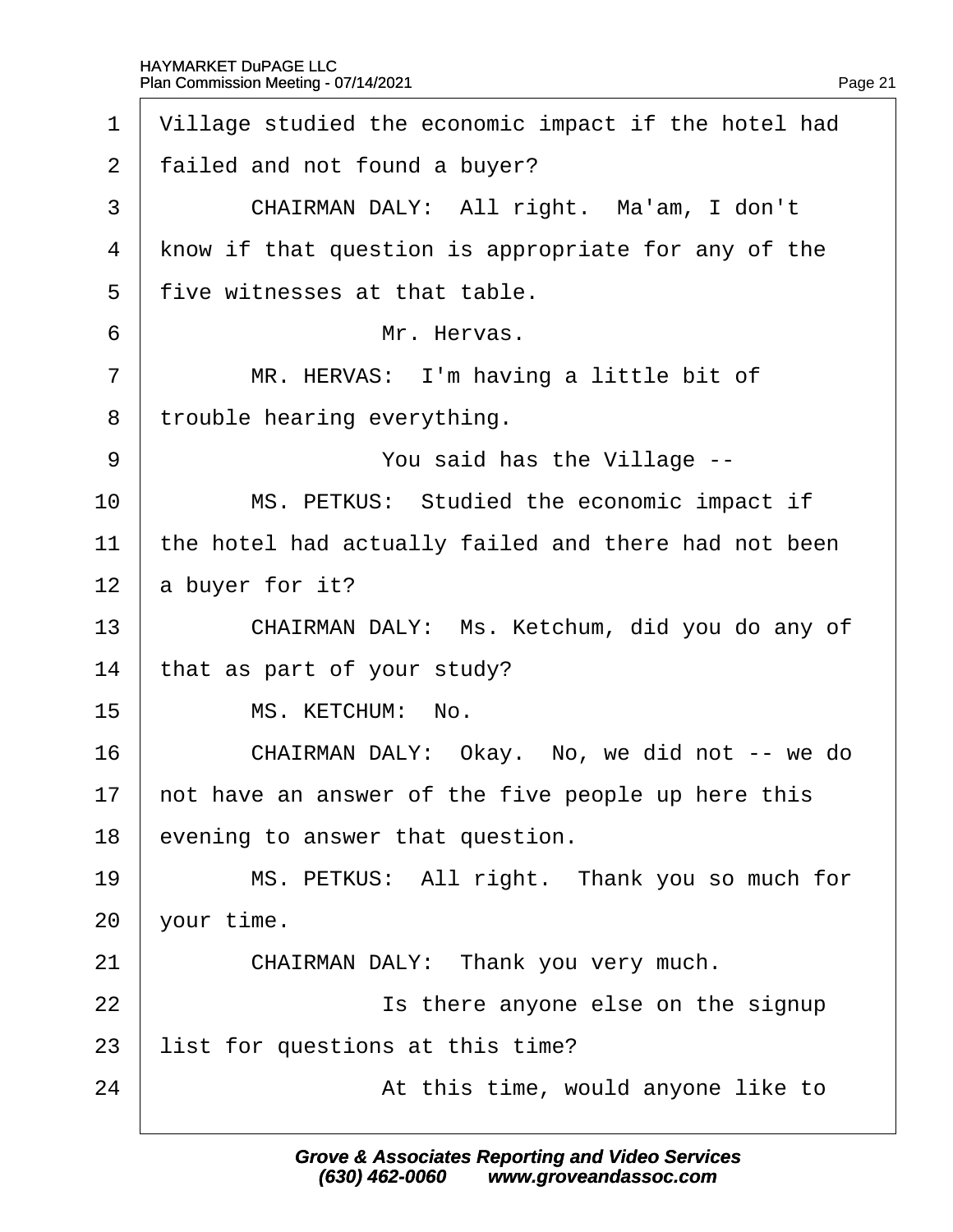#### HAYMARKET DuPAGE LLC Plan Commission Meeting - 07/14/2021  $\mathbf{r}$

<span id="page-22-0"></span>

| 1              | dome up to the signup sheet in order to ask questions |  |  |  |  |  |
|----------------|-------------------------------------------------------|--|--|--|--|--|
| 2              | of these five witnesses we have here this evening?    |  |  |  |  |  |
| 3              | Seeing none, I would ask for a                        |  |  |  |  |  |
| 4              | motion to continue this public hearing until          |  |  |  |  |  |
| 5              | July 28th, at which time our witnesses will be -- let |  |  |  |  |  |
| 6              | the put my glasses back on. Excuse me -- Mr. Craig    |  |  |  |  |  |
| $\overline{7}$ | Benes and Dr. Dan Lustig.                             |  |  |  |  |  |
| 8              | <b>COMMISSIONER HOLMES: So moved.</b>                 |  |  |  |  |  |
| 9              | <b>COMMISSIONER RAY: Second. Ray.</b>                 |  |  |  |  |  |
| 10             | CHAIRMAN DALY: We have a motion and a second.         |  |  |  |  |  |
| 11             | Will the secretary please call the                    |  |  |  |  |  |
| 12             | vote.                                                 |  |  |  |  |  |
| 13             | MR. KHAN: Commissioner Carello.                       |  |  |  |  |  |
| 14             | <b>COMMISSIONER CARELLO: For.</b>                     |  |  |  |  |  |
| 15             | MR. KHAN: Commissioner Drummond.                      |  |  |  |  |  |
| 16             | <b>COMMISSIONER DRUMMOND: For.</b>                    |  |  |  |  |  |
| 17             | MR. KHAN: Commissioner Holmes.                        |  |  |  |  |  |
| 18             | <b>COMMISSIONER HOLMES: For.</b>                      |  |  |  |  |  |
| 19             | MR. KHAN: Commissioner Ray.                           |  |  |  |  |  |
| 20             | <b>COMMISSIONER RAY: For.</b>                         |  |  |  |  |  |
| 21             | MR. KHAN: Commissioner Russo.                         |  |  |  |  |  |
| 22             | <b>COMMISSIONER RUSSO: For.</b>                       |  |  |  |  |  |
| 23             | MR. KHAN: Chairman Daly.                              |  |  |  |  |  |
| 24             | CHAIRMAN DALY: For.                                   |  |  |  |  |  |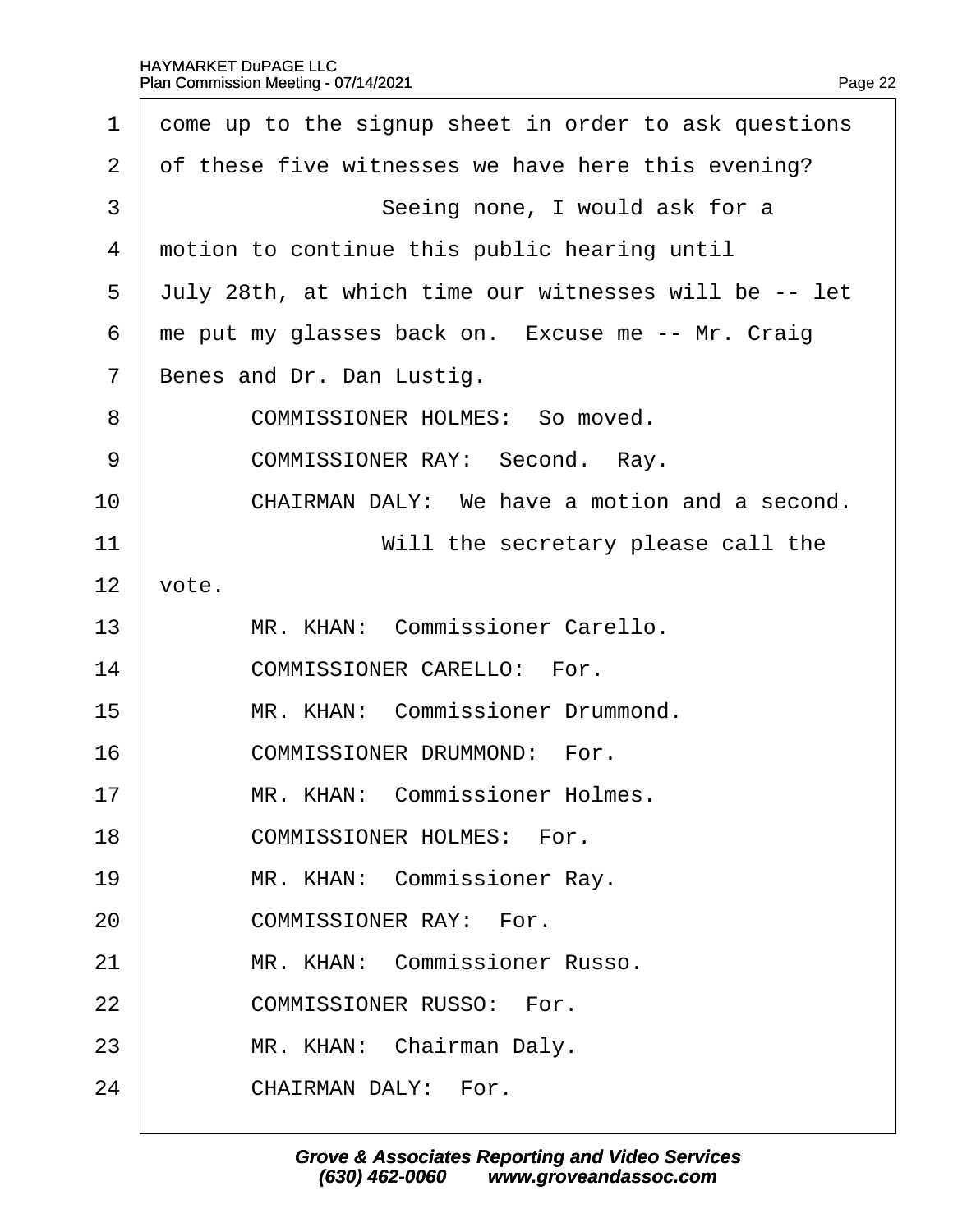<span id="page-23-0"></span>

| 1              | This hearing is continued until               |  |  |  |  |
|----------------|-----------------------------------------------|--|--|--|--|
| $\overline{2}$ | July 28th.                                    |  |  |  |  |
| 3              | At this time I would ask for a                |  |  |  |  |
| 4              | motion to close this meeting.                 |  |  |  |  |
| 5              | <b>COMMISSIONER HOLMES: So moved.</b>         |  |  |  |  |
| 6              | <b>COMMISSIONER RAY: Second. Ray.</b>         |  |  |  |  |
| 7              | CHAIRMAN DALY: Will the secretary please call |  |  |  |  |
| 8              | the vote.                                     |  |  |  |  |
| 9              | MR. KHAN: Commissioner Carello.               |  |  |  |  |
| 10             | <b>COMMISSIONER CARELLO: For.</b>             |  |  |  |  |
| 11             | MR. KHAN: Commissioner Drummond.              |  |  |  |  |
| 12             | <b>COMMISSIONER DRUMMOND: For.</b>            |  |  |  |  |
| 13             | MR. KHAN: Commissioner Holmes.                |  |  |  |  |
| 14             | <b>COMMISSIONER HOLMES: For.</b>              |  |  |  |  |
| 15             | MR. KHAN: Commissioner Ray.                   |  |  |  |  |
| 16             | <b>COMMISSIONER RAY: For.</b>                 |  |  |  |  |
| 17             | MR. KHAN: Commissioner Russo.                 |  |  |  |  |
| 18             | <b>COMMISSIONER RUSSO: For.</b>               |  |  |  |  |
| 19             | MR. KHAN: Chairman Daly.                      |  |  |  |  |
| 20             | CHAIRMAN DALY: For.                           |  |  |  |  |
| 21             | This meeting is now closed. Thank             |  |  |  |  |
| 22             | you very much.                                |  |  |  |  |
| 23             | (Whereupon the public hearing was             |  |  |  |  |
| 24             | continued to 07-28-21 at 7:00 p.m.)           |  |  |  |  |
|                |                                               |  |  |  |  |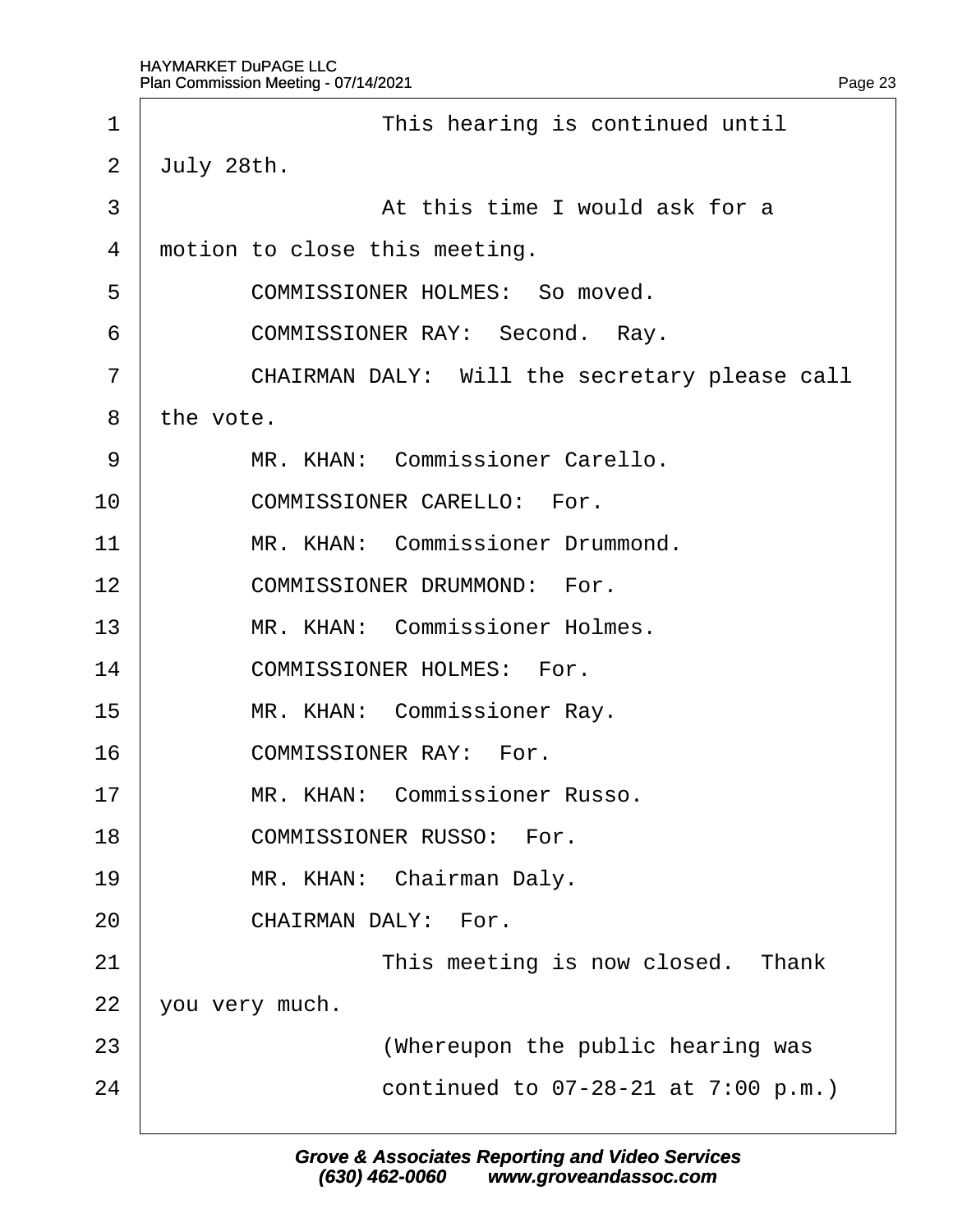- 1 STATE OF ILLINOIS **1**
- SS.<br>2 COUNTY OF DU I COUNTY OF DU PAGE )
- 3 | I, Kathleen M. Grove, CSR. No. 84-002197, RPR,
- 4 do hereby certify that I reported in shorthand the
- 5 proceedings had at the Public Hearing of the
- 6 above-entitled cause and that the foregoing Report of
- 7 Proceedings, Pages 1 through 24, inclusive, is a
- 8 true, correct, and complete transcript of my
- 9 shorthand notes taken at the time and place
- $10$  aforesaid.
- 11 | I further certify that I am not counsel for
- 12 hor in any way related to any of the parties to this
- 13 suit, nor am I in any way, directly or indirectly
- 14 interested in the outcome thereof.
- 15 **This certification applies only to those**
- 16 transcripts, original and copies, produced under my
- 17 direction and control; and I assume no responsibility
- 18 for the accuracy of any copies which are not so
- 19 broduced.
- 20 | IN WITNESS WHEREOF I have hereunto set my hand
- 21  $\frac{1}{2}$  this 26th day of July, 2021.
- 22
- 23
- 
- 24 **Certified Shorthand Reporter**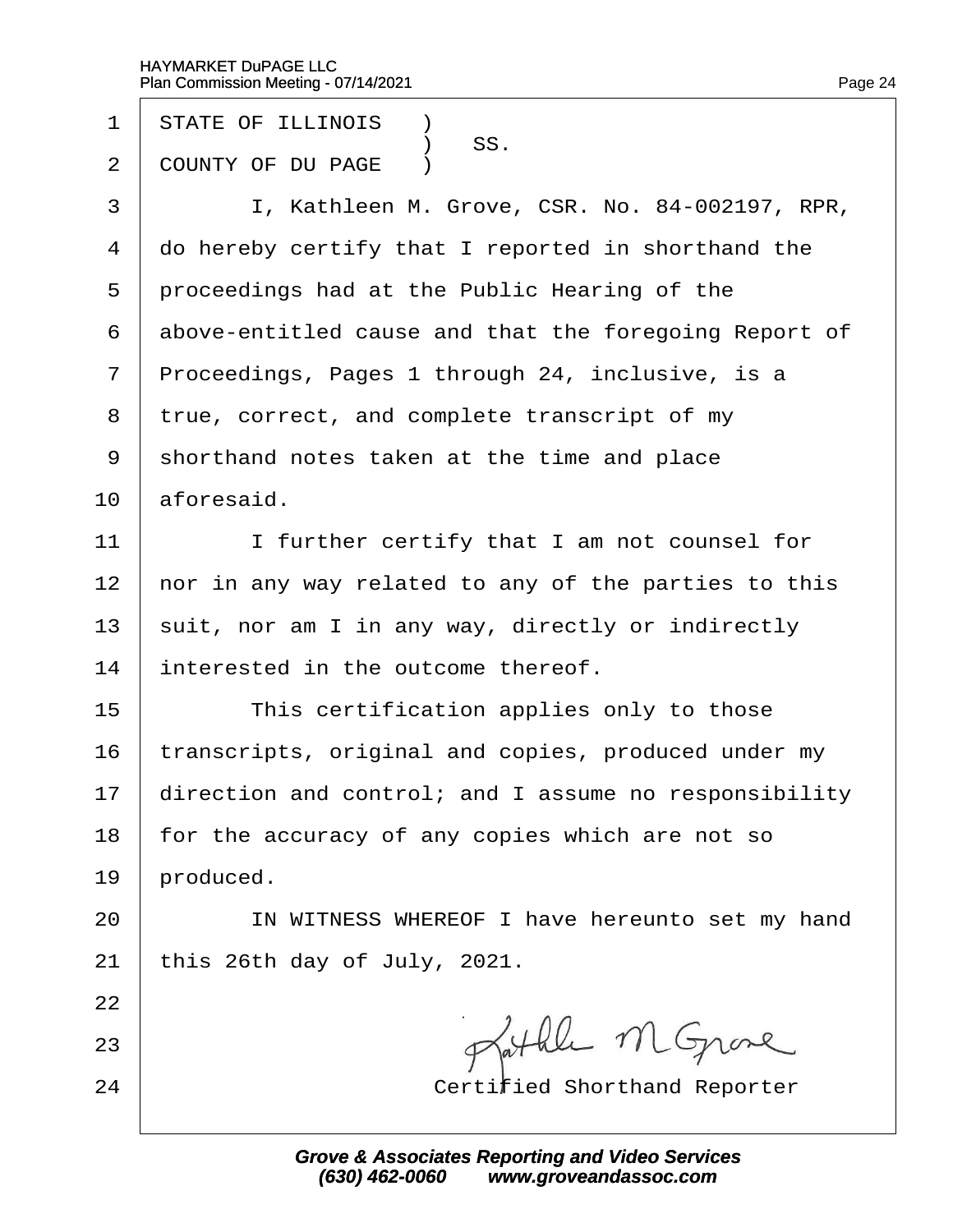Index: #19-014..Commission

|                    | 860 4:7 7:20                | applicant 18:23                 |                                                  |
|--------------------|-----------------------------|---------------------------------|--------------------------------------------------|
| #                  | 865 10:13 12:14             | Appraisal 4:24                  | C                                                |
| #19-014 4:57:15    |                             | appropriate 5:20 19:23          | call 8:3 22:11 23:7                              |
|                    | 9                           | 21:4                            | capable 13:18                                    |
| 0                  | 943 10:7                    | approval 7:17                   | care 18:2 20:1                                   |
| 07-28-21 23:24     | 960 10:14 12:13,23          | approved 9:14<br>argue 10:22    | Carello 7:24 8:5,6 22:13,<br>14 23:9,10          |
| 1                  | A                           | arrangement 14:14               | carries 8:17                                     |
|                    |                             | Associates 4:21,23              | case 4:4 7:14 16:23                              |
| 107 10:10          | <b>Aaron 4:20</b>           | attendance 4:17                 | Catalpa 10:12                                    |
| 11th $5:8$         | abide $7:10$                | attorney 6:3 8:22,24            | center 5:13 10:6 20:17                           |
| 14th $4:3$         | Aboona 4:22                 | 10:8 11:5                       | Certainly 18:3,22                                |
| $\mathbf{2}$       | about 7:6 10:22 20:4        | attorney's 9:12                 | Chair 5:20 15:5                                  |
|                    | absolutely 20:8             | attorneys 12:1 13:11            | <b>Chair's 15:7</b>                              |
| 2021 5:17          | <b>access</b> 20:7,20       | <b>August 5:6,8,17</b>          | <b>Chairman</b> 4:1 6:1 7:11,                    |
| 260 10:6           | accessibility 19:18         | available 7:1                   | 12,23 8:1,15,16 9:5                              |
| 28th 5:2 22:5 23:2 | accessory 7:19              |                                 | 11:12 15:18,21 16:4,6,<br>10,13 17:7,15,19 18:1, |
|                    | actually 8:23 11:19         | в                               | 13,20 19:17,22 20:1,24                           |
| $\mathbf{3}$       | 21:11<br>additional 13:19   | <b>B-2</b> 7:19 18:24 19:2,14   | 21:3,13,16,21 22:10,23,<br>24 23:7,19,20         |
| 308 10:6           | Additionally 11:8           | <b>back</b> $6:21$ 22:6         | chance 14:19                                     |
| <b>30th</b> 4:5    |                             | <b>based</b> 17:20              | change 12:15 20:18                               |
| 390 20:20          | address 5:18,19 9:3<br>17:8 | <b>basically</b> 19:5 20:14     | changed 20:21                                    |
|                    | adjacent 20:9               | <b>before</b> 4:4 6:9 7:13 8:24 | Charles 5:23                                     |
| 4                  | advising 6:3                | 9:10 10:18 11:13                | Chief 5:6                                        |
| 4th 5:6            | after 5:16 20:20            | <b>begin</b> 15:19 20:23        | Chuck 6:2                                        |
|                    | again 6:2 14:24 18:10       | behalf 9:10 13:11 15:10         | Citizens 10:15                                   |
| 5                  | agreed 11:1                 | <b>Benes</b> 5:3 22:7           | clarification 16:16                              |
|                    | $aisle$ 5:13                | billboard 20:13                 | <b>Class 7:17</b>                                |
| 505 10:12          | akin 12:19                  | bit 16:5 19:4,10 21:7           | clear 10:16                                      |
| 53 20:11           | allowed 15:23 16:8          | board 6:15,17 18:6              | clearly 17:5                                     |
| $\overline{7}$     | 18:24 19:2,15               | <b>Bob 5:9</b>                  | clients 13:17                                    |
|                    | allows 7:8                  | <b>body</b> 6:17                |                                                  |
| 74:10              | almost 17:13                | brought 11:4                    | <b>close</b> 23:4                                |
| <b>70s</b> 20:6    | alternative 14:14           | Bruce 5:7                       | closed 23:21                                     |
| 7:00 23:24         | among 13:11                 | <b>built</b> 20:5               | comment 4:12 5:15,16<br>7:9 8:22                 |
| 8                  | answering 13:18 17:1        | Burke 5:6                       | <b>comments</b> 4:8 5:24                         |
|                    | apologize 9:1               | <b>business</b> 7:13,19 20:17   | 13:5                                             |
| 85:15              |                             | <b>buyer</b> 21:2,12            | Commission 4:4 5:5                               |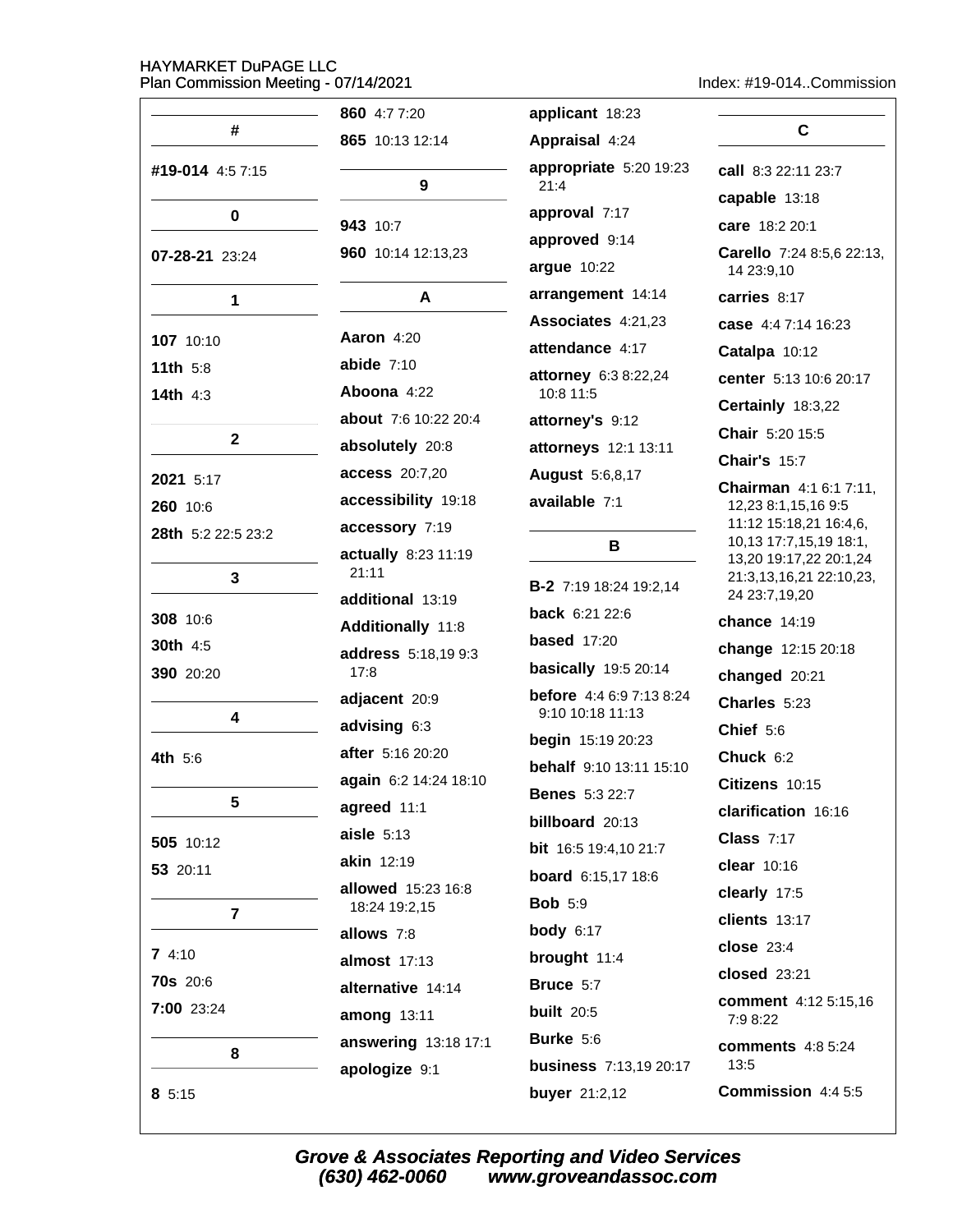19:22 20:1 21:3.13.16.21 evening 4:2,16,187:14 general 11:16 6:3,10,14,16,19,24 7:10, 13 9:3.14 10:18 11:12 22:10,23,24 23:7,19,20 15:20 17:22 21:18 22:2 George 4:23 10:10 12:8 13:2.12.19 Dan 5:3 22:7 exceptions 7:16 glasses 22:6 Commissioner 7:23,24 date  $14:5$ Excuse 22:6 8:5,6,7,8,9,10,11,12,13, Global 4:21 14 22:8,9,13,14,15,16, decision 6:18 11:11 exit 20:10 govern 9:16 17, 18, 19, 20, 21, 22 23: 5,  $15:4$ expert 5:20 16:22 17:1,5 6,9,10,11,12,13,14,15, great 18:14 defined 12:11 16,17,18 experts 4:16,17 5:18 ground 7:10 denied 11:7 13:13 communications explanation 19:5 Group 4:24 13:10 desirable 20:22 express 13:13 groups 10:19 Community 7:19 determination 15:7.11 expressway 20:9 Gruen 4:20,21 compatible 19:8 developed 20:15,16 extent 12:22,24 guide 4:9 5:16 7:6 competition 19:19 developing 6:9 comprehensive 7:5 development 7:16 F Н. compromise 14:21 **DICKSON** 14:7.10.23 facility 7:18 10:21 H-U-M-B-E-R-T 16:3 Concerned 10:15 Diestel 10:11 fact 13:14 15:2 20:12 Hamilton 20:16 concerns 10:21 directly 12:6 failed 21:2,11 handle  $8:24$ concurrently 18:18 Director 5:9 fair  $11:2$ happen  $15:11$ conditional 19:7 discuss 14:13.19 15:2 fairly  $11:23$ Haymarket 4:6 6:18 considerations 20:21 district 7:20 9:22,23 family 10:8 9:11,21 10:20 18:23 18:24 19:3.15 construction 20:20 FFV 12:15,23 Haymarket's 15:23 districts 19:5 consultation 15:13  $16:8$ final  $6:18$ Dominik 5:7 continue 6:22 22:4 **healthcare** 7:18 19:13 finally  $5:8$ down 15:22 16:7 continued  $4:57:22$ hear 14:9 16:19 findings  $6:15$ 23:1,24 **Drummond** 8:7,8 22:15, hearing 4:10 6:10,22 16 23:11.12 fine  $17:4$ controlling 18:6 7:6.14.22 8:18 9:13.19 due 11:3 10:1 11:1,2 12:11 17:13 fire  $9:22$  10:20 core 17:12 21:8 22:4 23:1,23 **Dupage 4:6 9:11** flavor  $20.18$ correct 16:24 17:5 hearings 6:24 9:21 **Dustin 10:13** focused 4:18 counsel 5:23 19:10 follow-up 13:24 court 6:6 18:17 Hervas 5:23 6:1,2 7:12 E. 8:21 9:4,9 11:7,14,23 following 10:2 covering 4:15 13:5,9 14:2,9,12 15:16 follows 4:8 early  $20:6$ Craig 5:3 22:6 16:11,19 17:3 18:11 economic 21:1,10 formerly 20:5 21:6,7 cross-examine 10:23 highway 19:18 **Ellenbecker** 10:8.9 11:8 forward 9:20 16:24 current 15:23 16:8 12:4,6 13:7,17 14:3,20 19:19 found  $21:2$ **HKA 4:21**  $15:3,4,9$ Holiday 19:20 20:4 **future** 14:15 Ellenbecker's 13:17 D **Holmes** 7:23 8:9,10 **EMS** 10:20 G 22:8,17,18 23:5,13,14 Daly 4:1 7:12 8:1,15,16 ensure 11:2 9:5 15:18 16:4,10,13 **homes** 10:22 game 20:7 17:7.15.19 18:1.13.20 entertain 7:21

Index: Commissioner homes

**Grove & Associates Reporting and Video Services** (630) 462-0060 www.groveandassoc.com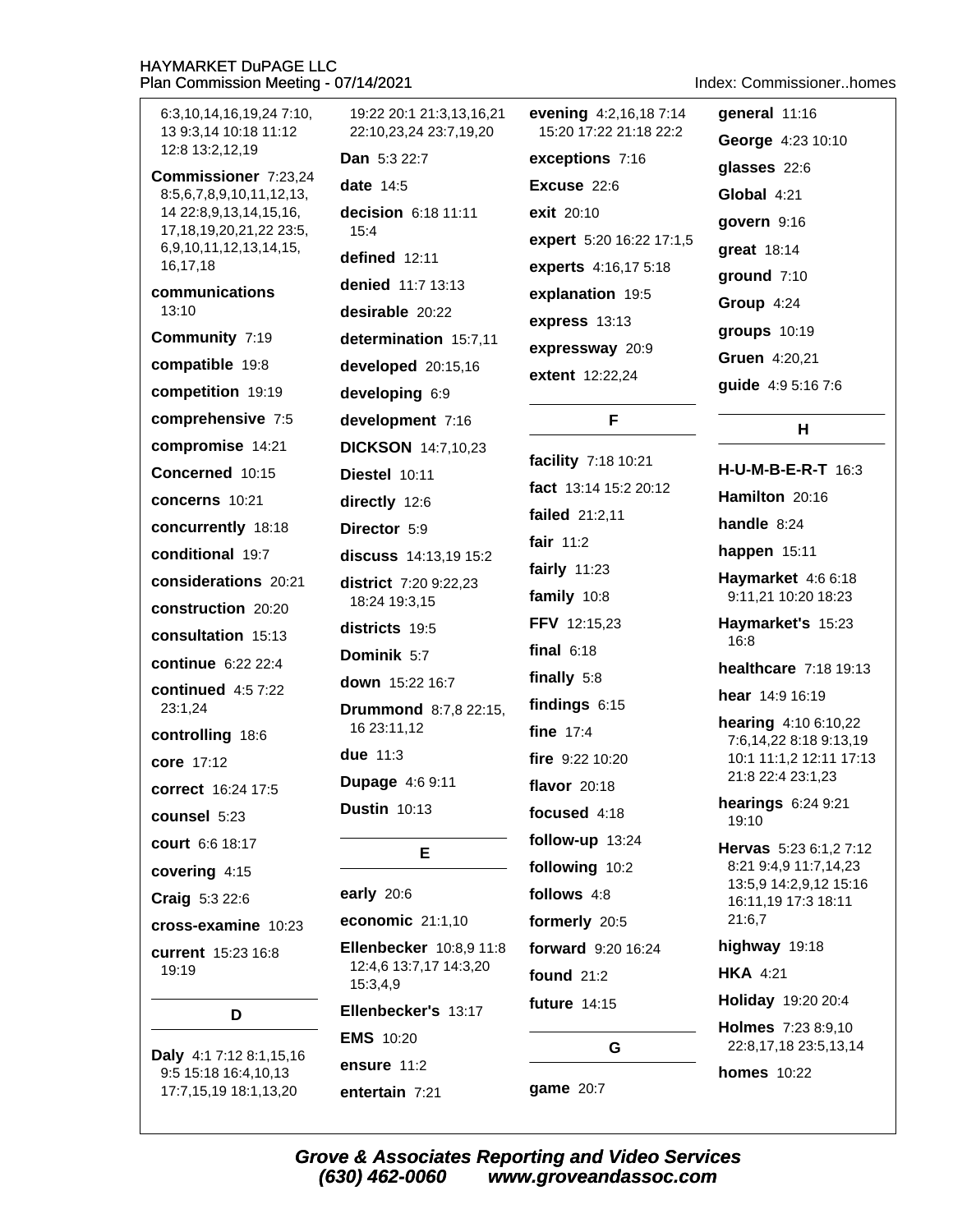| hope 17:21                                   | <b>July</b> 4:3 5:2 22:5 23:2                           |                                           |
|----------------------------------------------|---------------------------------------------------------|-------------------------------------------|
| hotel 19:21 20:22 21:1,                      | June $4:5$                                              | м                                         |
| 11<br><b>hotels</b> 19:20                    | ĸ                                                       | <b>made</b> 14:16 15:16                   |
| Humbert 16:2                                 |                                                         | $main$ 16:7                               |
|                                              | Kenneth 4:24                                            | make 6:14,17 15:6,10<br>16:24 19:20 20:10 |
| L                                            | Ketchum 4:21 21:13,15                                   | <b>makes</b> 20:21                        |
| ideal 20:8                                   | <b>KHAN</b> 8:5,7,9,11,13,15<br>9:6 12:5 18:4 22:13,15, | making 9:11 13:13                         |
| identified 12:10 17:5                        | 17, 19, 21, 23 23: 9, 11, 13,<br>15,17,19               | Maplewood 10:14                           |
| impact 19:11 21:1,10                         | Kisiel 4:23 16:12,13,23                                 | 12:13,23                                  |
| important 15:15                              | 17:20 18:1,3,9,13,21,22                                 | marginal 20:23                            |
| In-person 6:21                               | 19:23 20:1,3                                            | <b>market</b> 19:21                       |
| including 7:5                                | <b>KLOA 4:22</b>                                        | matter 6:4 8:24 11:16<br>13:9             |
| individually 9:7                             | L                                                       | meaning 19:6,8                            |
| individuals 4:19<br>information 7:5 13:1,19  | <b>lack</b> 19:18                                       | meeting 5:5 6:21 7:3<br>23:4,21           |
| <b>Inn</b> 19:20 20:4                        | <b>Lakes</b> 20:16                                      | meetings 6:20,21 14:15                    |
| inside 19:2                                  | language 10:16                                          | member 10:9                               |
| instructions 20:14                           | large 6:24 9:13                                         | members 9:17                              |
| interchange 20:9                             | leave $14:15$                                           | microphone's 9:5                          |
| interested 9:18,24 10:2,                     | left 20:10,11                                           | microphones 18:5                          |
| 17 11:6,9,18 12:10,16<br>15:8,14             | legal 6:5,6,10                                          | minute $17:16$                            |
| interpretation 9:13                          | list $21:23$                                            | $mixed-use$ 7:18                          |
| 15:6                                         | $lists$ 19:5                                            | Moeller 5:7                               |
| interpreted 19:14<br>invite 5:22 15:19 16:14 | live $12:4$<br>live-streamed 6:20                       | motion 7:22 8:1,17 22:4<br>10 23:4        |
| invoking 12:12                               | LLC 4:6 9:11 10:14                                      | move 9:20 13:23 15:17                     |
| Irving 4:7 7:20 10:14                        | 12:13,15,23                                             | <b>moved</b> 7:23 22:8 23:5               |
| 12:14 20:11                                  | located 7:20 10:6,10,12<br>19:19                        | N                                         |
| <b>issue</b> 11:13                           | <b>location</b> 4:7 19:20                               |                                           |
| Itasca 9:14,23 10:15,18<br>IX 9:15           | lodged 11:17                                            | nature 11:16,20 14:21<br>19:9             |
|                                              | $lot$ 7:4                                               | navigate 17:17                            |
| J                                            | louder 16:5                                             | necessarily 14:18                         |
|                                              | Luay $4:22$                                             | necessary 11:2 18:9                       |
| <b>James</b> 5:7 10:11                       | Lustig 5:3 22:7                                         | newer 19:19                               |
| Jim 5:6                                      |                                                         | night 4:15                                |
| job 6:12                                     |                                                         |                                           |

Index: hope..p.m.

 $nights$  4:15 north 10:6 20:17 note 9:21 14:12 15:15

#### $\mathbf{o}$

### O'CONNOR 5:9 O'KEEFE 9:2,4,8 11:14, 22 13:8,13,24 14:3 16:15,20 19:22,24 O'Keefe's 12:7 Oak 10:6 oath 14:7,10 object 11:11 objected 11:10 objection 9:11 11:17,21 12:3,7 13:6,12,14 objections 14:16 objectors 6:13 occur 5:16 19:10 offered 14:3 **office** 20:17 Okrent 4:23 open 7:22 8:18 opening  $4:85:23$ operated 20:5 opinion 15:15 16:18,22 opportunity 10:19 order 7:17 18:4 22:1 orderly 7:8 owned 10:11,13 owner 4:6 10:8,9,11 owners 10:5 ownership 12:15

#### P

P-E-T-K-U-S 16:3 p.m. 23:24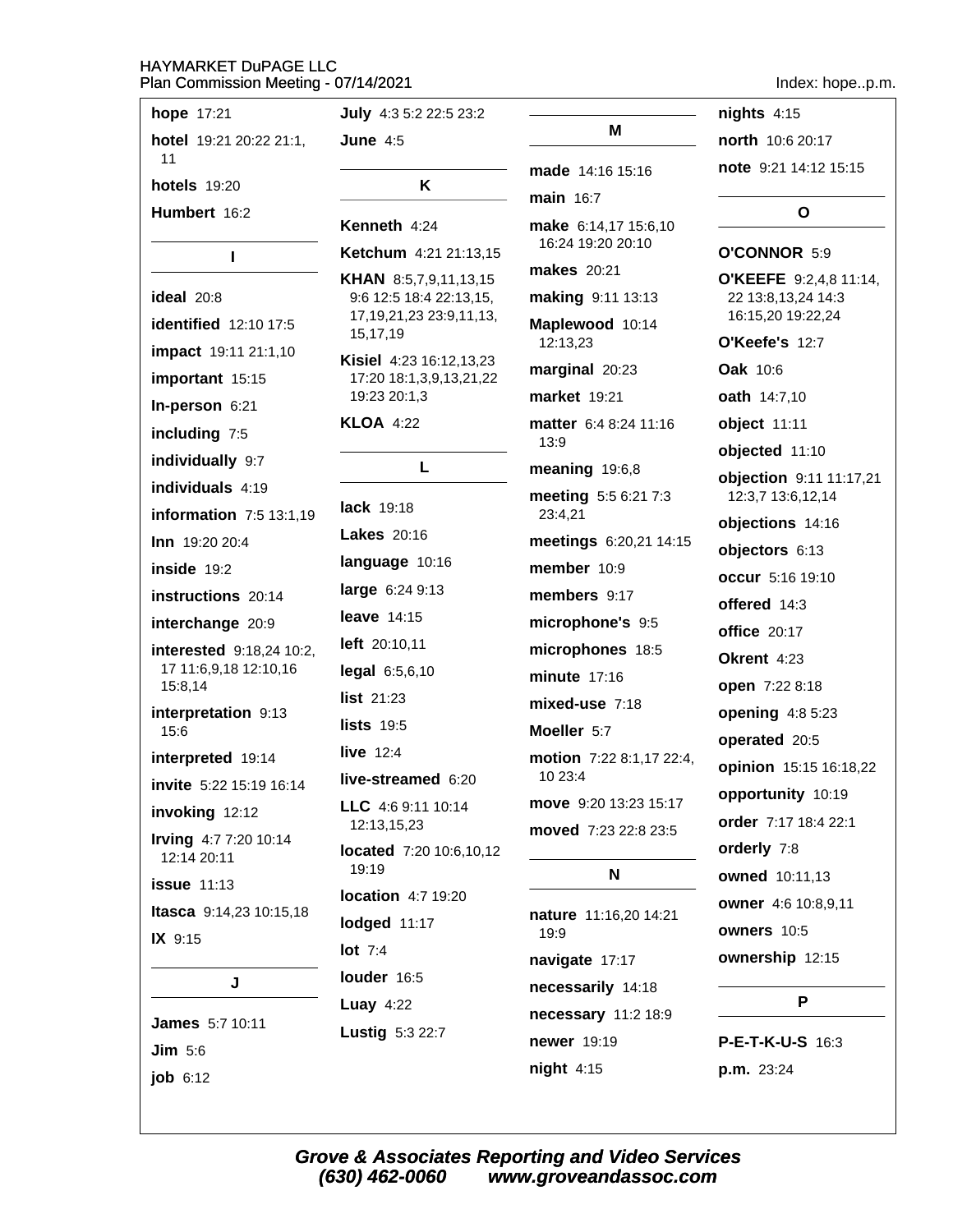| Plan Commission Meeting - 07/14/2021<br>Index: pandemicSneath |                                                                            |                                                                       |                                                    |  |
|---------------------------------------------------------------|----------------------------------------------------------------------------|-----------------------------------------------------------------------|----------------------------------------------------|--|
| pandemic 6:24<br>panel 5:18 18:12<br>Park 4:7 7:20 10:14      | presented 10:17 12:20<br>previously 5:10 11:1<br>prior 17:20               | 9:16 11:7,20 13:4,16,18,<br>23 14:4,6 15:17,19 17:2,<br>10 21:23 22:1 | respond 5:21 13:1<br>16:14 18:2<br>responding 12:7 |  |
| 12:14                                                         | problem 17:4                                                               | R                                                                     | response 12:1                                      |  |
| part 21:14                                                    | problematic 10:23                                                          |                                                                       | review 19:10,11                                    |  |
| participate 10:1                                              | procedural 11:16                                                           | <b>R-E-N-A 16:2</b>                                                   | rights 6:12 11:3                                   |  |
| participation 10:3,24                                         | procedures 6:23 7:2                                                        | <b>raise</b> 10:20                                                    | Road 4:7 7:20 10:14                                |  |
| particular 14:5                                               | 9:13,15 10:4,16                                                            | Ray 8:11,12 22:9,19,20<br>23:6,15,16                                  | 12:14                                              |  |
| parties 9:18,24 10:2,17                                       | proceed 11:13 18:21                                                        | recognized 11:18                                                      | rules 7:10 12:11,20 15:6,<br>7                     |  |
| 11:2,6,10,18 12:9,10,18<br>15:8,14                            | proceeding 6:6                                                             | recommendation 6:15                                                   | ruling 11:12 15:6                                  |  |
| parties' 11:3                                                 | proceedings 6:9                                                            | recommending 6:17                                                     | Russo 8:13,14 22:21,22                             |  |
| party 11:9 16:18                                              | process 7:8 11:3 12:11<br>17:13,16                                         | record 6:9 9:12 12:2                                                  | 23:17,18                                           |  |
| PC 4:57:15                                                    | properties 10:5                                                            | 13:10,22 14:13,17,22<br>15:16                                         | $\mathbf{s}$                                       |  |
| pending 6:11                                                  | property 10:9,12 20:4                                                      | records 10:7,10,12                                                    |                                                    |  |
| people 11:18 14:6 21:17                                       | proposed 18:23 19:2                                                        | regular 5:5                                                           | safety 10:20                                       |  |
| period 20:6,12,19                                             | protect 6:12                                                               | reiterate 4:11                                                        | Sarah 4:21                                         |  |
| permit 7:17                                                   | protection 11:3                                                            | remainder 6:22                                                        | satisfies 17:21                                    |  |
| permitted 19:6,7,8                                            | provide 9:16 12:21                                                         | reminder 6:5                                                          | scheduled 9:24 10:3<br>11:5 14:5                   |  |
| person 6:21 13:2                                              | providing 13:19                                                            | <b>Rena</b> 16:1,2                                                    | school 9:22                                        |  |
| personally 15:8                                               | proximity 10:22                                                            | repeat 16:5                                                           | $scream$ 14:24                                     |  |
| persons 12:16                                                 | public 4:10,11,12,14<br>5:14,16 6:10,13 7:8,9,14,<br>22 8:17 9:16,17,18,20 | reply 16:22                                                           | seat 17:9                                          |  |
| petition 6:11,18 7:15                                         |                                                                            | reporter 6:6 15:24 18:17                                              | secretary 8:3 22:11                                |  |
| petitioner 4:6 6:13 9:18                                      | 10:1,7,18 11:1,6,15,20                                                     | representative 12:24                                                  | 23:7                                               |  |
| Petkus 15:21 16:1,2,6<br>17:14,18,23 19:16 20:24              | 12:20 13:23 14:4 15:17,<br>19 17:10,13 19:10 22:4                          | representatives 9:22                                                  | Section 9:15                                       |  |
| 21:10,19                                                      | 23:23                                                                      | represented 10:23                                                     | <b>sheet</b> 8:20 22:1                             |  |
| phase $4:11$                                                  | purpose 14:8,11                                                            | represents 11:9                                                       | shifted 20:16                                      |  |
| place 13:10                                                   | put 12:2 22:6                                                              | reputation 10:20                                                      | short 19:1 20:12                                   |  |
| <b>Plan</b> $4:45:56:3,9,14,16$ ,<br>19,23 9:14 10:18 11:12   | Q                                                                          | request 7:15 11:4,7,10<br>16:23                                       | signed 5:10<br>significance 6:6                    |  |
| 12:8 13:12<br>planned 7:16                                    | qualify 12:10                                                              | requested 13:20                                                       | signup 5:12 8:20 21:22                             |  |
| point 16:15 18:4                                              | question 5:11 8:24 9:17,                                                   | require 19:9                                                          | 22:1<br>similar $12:19$                            |  |
| Polach 4:24                                                   | 21 10:19,21 12:23 13:3<br>14:1 15:22 16:5,7,14,17,                         | required 10:4 11:19                                                   |                                                    |  |
| police 10:21                                                  | 21 17:8,11,16,21 18:2,                                                     | requirement 13:3                                                      | site 7:17 20:5,13,22<br>site's 10:22               |  |
| portion 9:21                                                  | 14,22 19:17,23 21:4,18                                                     | reserved 4:14                                                         | situation 20:7                                     |  |
| position 13:15                                                | questioning 10:18<br>12:20                                                 | residential 7:18 19:13                                                | size 10:21                                         |  |
| present 10:24 11:19<br>13:4                                   | questions 4:11,12,14,<br>17 5:17,18,19 7:9 8:19                            | respect 11:17 12:2 13:5,<br>10                                        | <b>Sneath 10:13</b>                                |  |